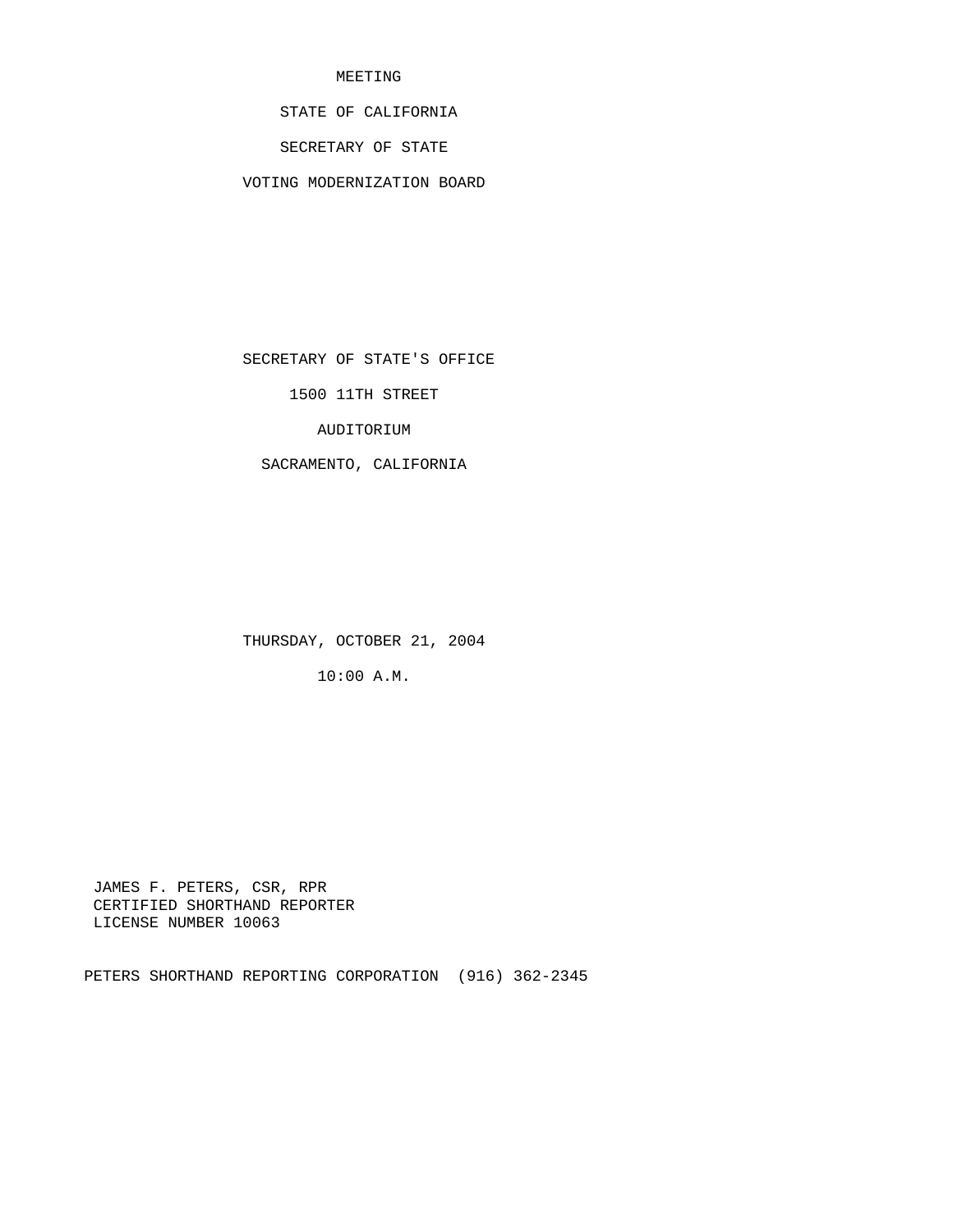### APPEARANCES

### BOARD MEMBERS

 Mr. John A. Pérez, Chairperson(via teleconference) Mr. Stephen Kaufman, Vice Chairperson(via teleconference) Mr. Michael Bustamante(via teleconference) Mr. Carl Guardino(via teleconference)

## STAFF

 Mr. John Mott-Smith, Chief, Elections Division Ms. Jana Lean, MBA, Elections Information Program Manager Ms. Debbie Parsons, Executive Assistant

### ALSO PRESENT

Ms. Jill LaVine, Registrar of Voters, County of Sacramento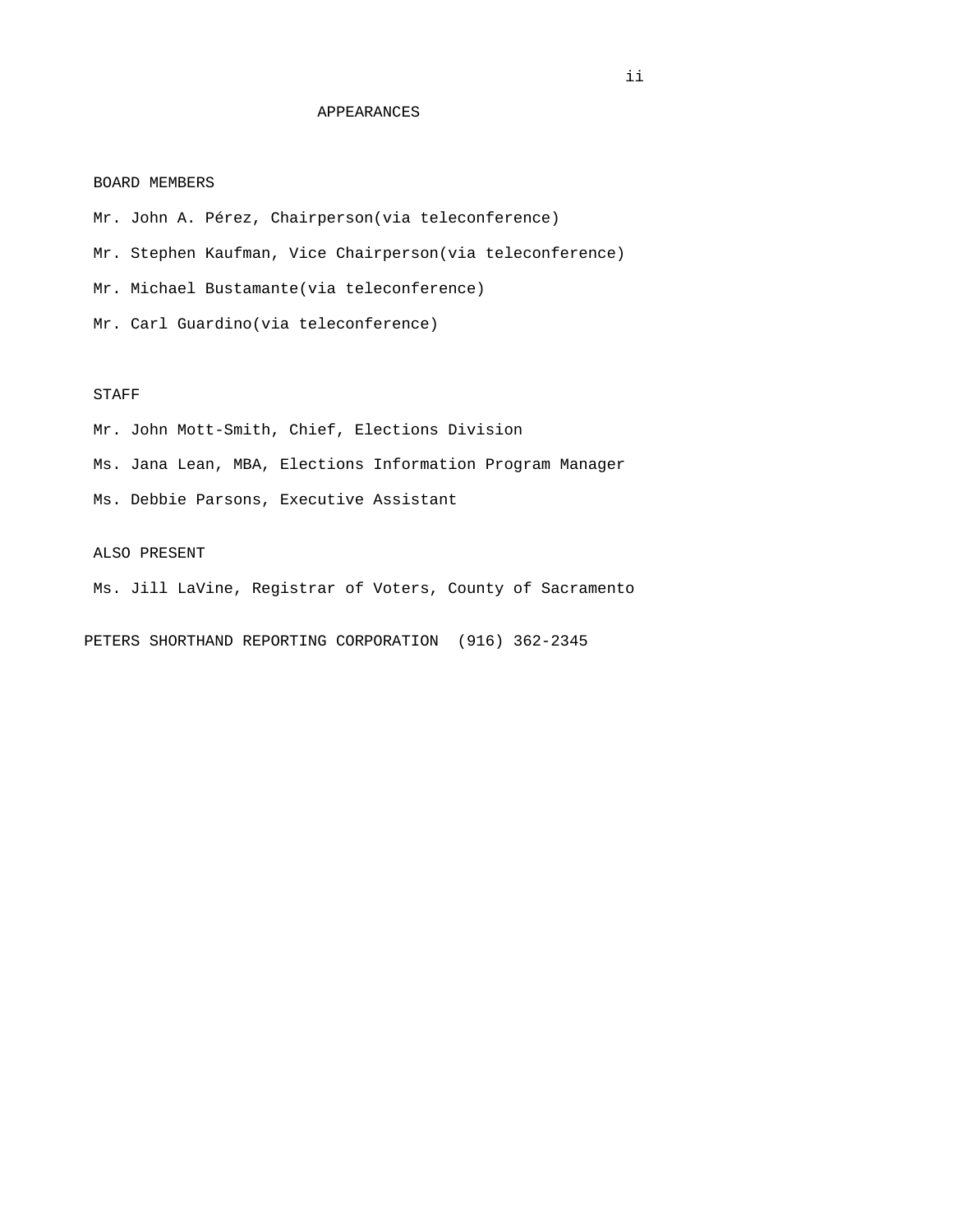|     | I. Call to Order                                                                                                                                         | 1            |
|-----|----------------------------------------------------------------------------------------------------------------------------------------------------------|--------------|
| II. | Roll Call and Declaration of Ouorum                                                                                                                      | $\mathbf{1}$ |
|     | III. Public Comment                                                                                                                                      | 2            |
| IV. | Adoption of July 22, 2004 Meeting Minutes                                                                                                                | 2            |
| V.  | Changes to Policies and Procedures:                                                                                                                      |              |
|     | (a) Consider changes to check distribution<br>system                                                                                                     | 3            |
| VI. | Project Documentation Package Review and Funding<br>Award Approval: Receive staff report for<br>approval of funding award.                               |              |
|     | (a) Sacramento County                                                                                                                                    | 8            |
|     | VII. Adoption of the Voting Modernization Board<br>Conflict of Interest Code                                                                             | 13           |
|     | VIII. Legislation of Interest: Receive staff report<br>on newly enacted legislative bills with<br>potential impact on the Voting Modernization<br>Board. |              |
|     | (A) Senate Bill 1376, Chapter 813                                                                                                                        | 16           |
|     | (B) Senate Bill 1438, Chapter 814                                                                                                                        | 17           |
|     | (C) Senate Bill 1730, Chapter 817                                                                                                                        | 18           |
|     | IX. Other Business                                                                                                                                       | 18           |
| Х.  | Adjournment                                                                                                                                              | 20           |
|     | Reporter's Certificate                                                                                                                                   | 22           |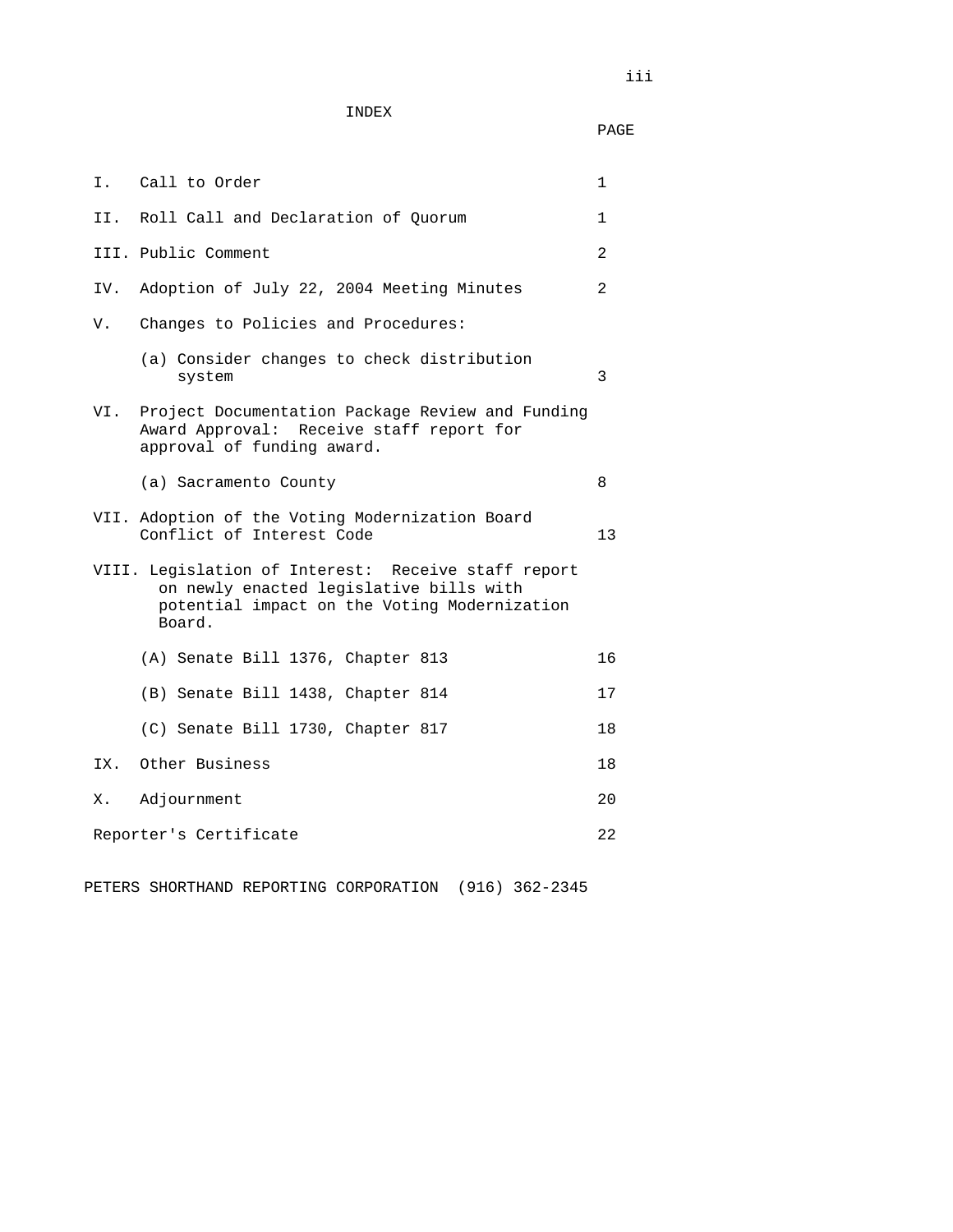# 1 PROCEEDINGS

| 2  | CHAIRPERSON PÉREZ: I'd like to call to order              |
|----|-----------------------------------------------------------|
| 3  | the Voting Modernization Board. We thank you all for      |
| 4  | being there, as we're all on by phone, and apologize --   |
| 5  | and given that we have scheduling conflicts, we have to   |
| 6  | conduct the meeting in this manner. This is John Pérez.   |
| 7  | I'd like to call this meeting to order. Debbie, could you |
| 8  | please start with the roll call of the members.           |
| 9  | ELECTIONS INFORMATION PROGRAM MANAGER LEAN:<br>Can        |
| 10 | you hold on just a moment, John. Let me get you a little  |
| 11 | louder, because it's hard to hear you.                    |
| 12 | ELECTIONS DIVISION CHIEF MOTT-SMITH: Okay. I              |
| 13 | guess I'll call the roll.                                 |
| 14 | Chairman Pérez?                                           |
| 15 | CHAIRPERSON PÉREZ:<br>Here.                               |
| 16 | ELECTIONS DIVISION CHIEF MOTT-SMITH:<br>Carl              |
| 17 | Guardino?                                                 |
| 18 | BOARD MEMBER GUARDINO: Present.                           |
| 19 | ELECTIONS DIVISION CHIEF MOTT-SMITH: Stephen              |
| 20 | Kaufman?                                                  |
| 21 | VICE CHAIRPERSON KAUFMAN: Present.                        |
| 22 | ELECTIONS DIVISION CHIEF MOTT-SMITH: Michael              |
| 23 | Bustamante?                                               |
| 24 | I think's he's going to call in in a moment.              |
| 25 | And who am I forgetting? Oh, I'm sorry Tal                |
|    |                                                           |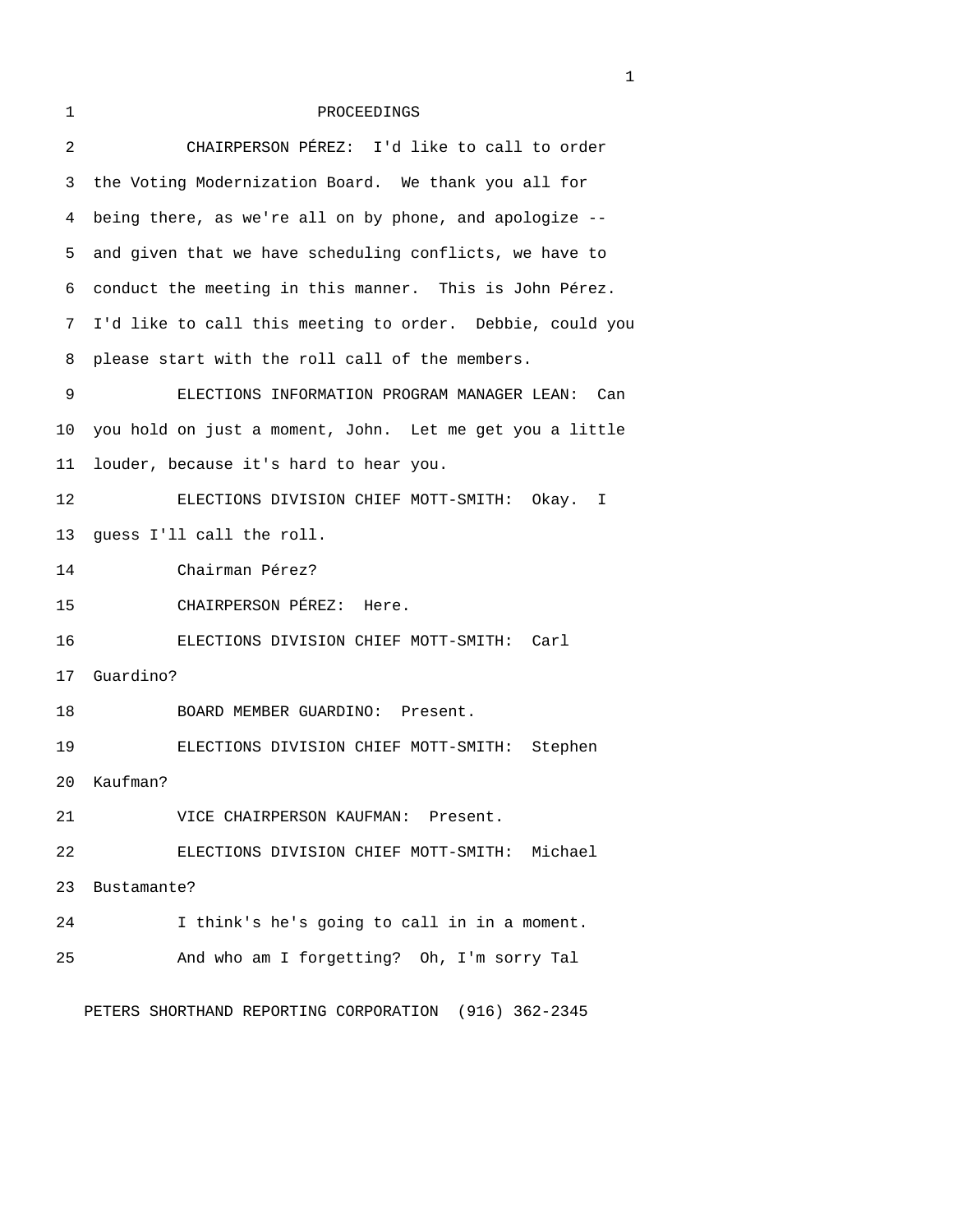1 Finney?

 2 Okay. You're good to go Mr. Pérez. 3 CHAIRPERSON PÉREZ: Thank you very much. Again, 4 thank you all for being there this morning. Now that 5 we've established a quorum for purposes of this meeting, 6 the first item before us is public comment for any issues 7 not on the agenda. 8 Have any cards been turned in? 9 ELECTIONS INFORMATION PROGRAM MANAGER LEAN: No, 10 sir. 11 CHAIRPERSON PÉREZ: Okay. The next item we have 12 before us is adoption of our July 22nd meeting minutes. 13 As we were looking through our packets, we see a 14 transcript of the last meeting, but we don't see any 15 summarized minutes. 16 Have any been produced that we're unaware of? 17 ELECTIONS INFORMATION PROGRAM MANAGER LEAN: No, 18 we did actions of the meeting. We didn't actually do 19 minutes. We can do that for this one if you'd like. 20 CHAIRPERSON PÉREZ: If we could. I know Mr. 21 Kaufman has not had a chance to finalize reviewing the 22 entire transcript. And because of that, what I'd like to 23 do is get a motion to postpone approval of these minutes 24 until our next meeting. 25 VICE CHAIRPERSON KAUFMAN: We should probably

PETERS SHORTHAND REPORTING CORPORATION (916) 362-2345

 $\overline{2}$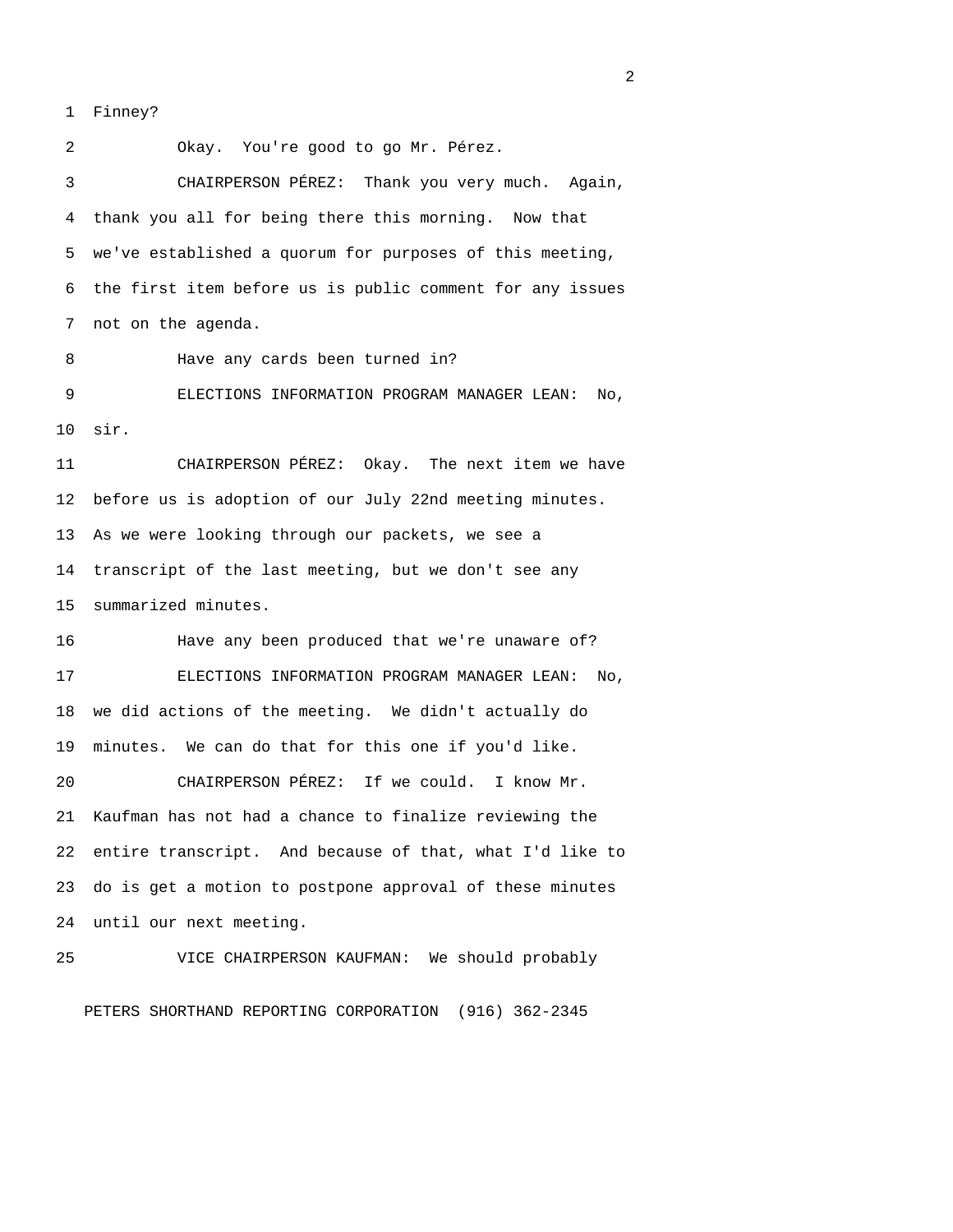1 wait till we have -- well people who were present at the 2 last meeting to approve them anyway. 3 CHAIRPERSON PÉREZ: So we've got a motion to 4 postpone this till the next meeting. 5 VICE CHAIRPERSON KAUFMAN: I'll so move. 6 CHAIRPERSON PÉREZ: Mr. Guardino? 7 BOARD MEMBER GUARDINO: Second. 8 VICE CHAIRPERSON KAUFMAN: And I'm sorry that was 9 Mr. Kaufman that made the motion. 10 CHAIRPERSON PÉREZ: Mr. Kaufman moves and Mr. 11 Guardino seconds. 12 All in favor? 13 (Ayes.) 14 CHAIRPERSON PÉREZ: That was a consensus. The 15 next item before us is Item V, Changes to Policies and 16 Procedures, specifically consideration of changes to check 17 distribution system. 18 Jana, are you there and can you briefly introduce 19 this item? 20 ELECTIONS INFORMATION PROGRAM MANAGER LEAN: Yes, 21 sir. As we discussed at the last meeting, the Chair and I 22 had a chance to have a little discussion on what the new 23 check distribution system would be. In the package you'll 24 see that there is a check distribution system outlined of 25 the current process and what the proposed new process is. PETERS SHORTHAND REPORTING CORPORATION (916) 362-2345

<u>3</u> and the state of the state of the state of the state of the state of the state of the state of the state of the state of the state of the state of the state of the state of the state of the state of the state of the st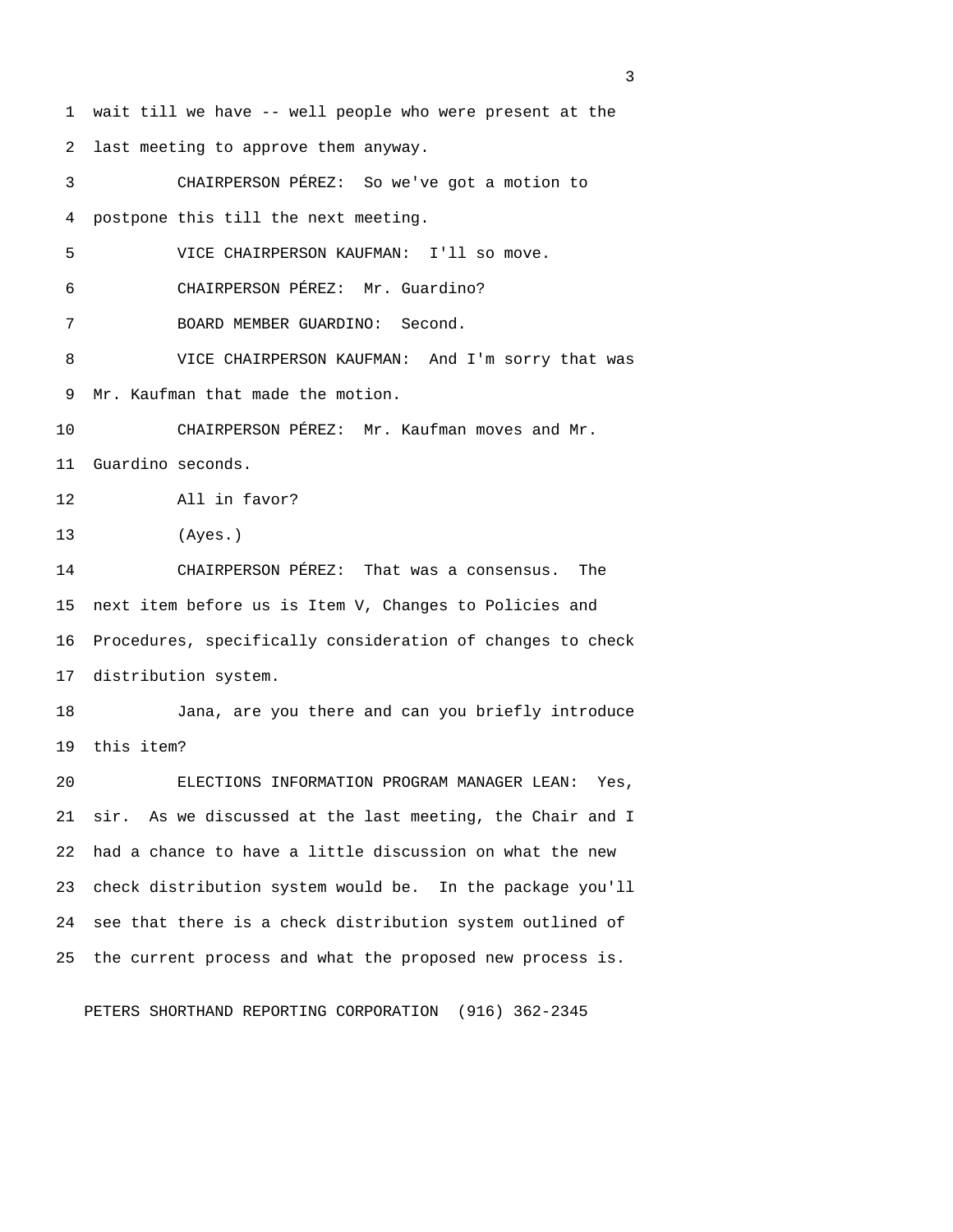1 The proposed new process would be for the VMB 2 staff to send notification to the Chair of the VMB an 3 E-mail that a check has arrived from the State 4 Controller's Office from the Voter Modernization Fund, and 5 that the county's check will then be mailed at once to the 6 county. 7 I would like to ask that you do a motion to adopt 8 this new policy? 9 BOARD MEMBER GUARDINO: So moved. 10 CHAIRPERSON PÉREZ: Mr. Guardino moves. 11 Mr. Kaufman? 12 VICE CHAIRPERSON KAUFMAN: I'll second. I did 13 have a question about it. 14 CHAIRPERSON PÉREZ: Go ahead, Mr. Kaufman. 15 BOARD MEMBER GUARDINO: We just wanted to get the 16 motion on the table. 17 VICE CHAIRPERSON KAUFMAN: Yes. I just want to 18 be clear that essentially the paragraph that's listed 19 under the new section would essentially then substitute 20 for being in addition to -- I shouldn't say substitute 21 for. But it would essentially be in addition to what is 22 listed under paragraph 2 from the current process. 23 In other words, as I understand it now, the VMB 24 staff will notify the Secretary of State executive staff

PETERS SHORTHAND REPORTING CORPORATION (916) 362-2345

25 once the accounting department issues a claim schedule.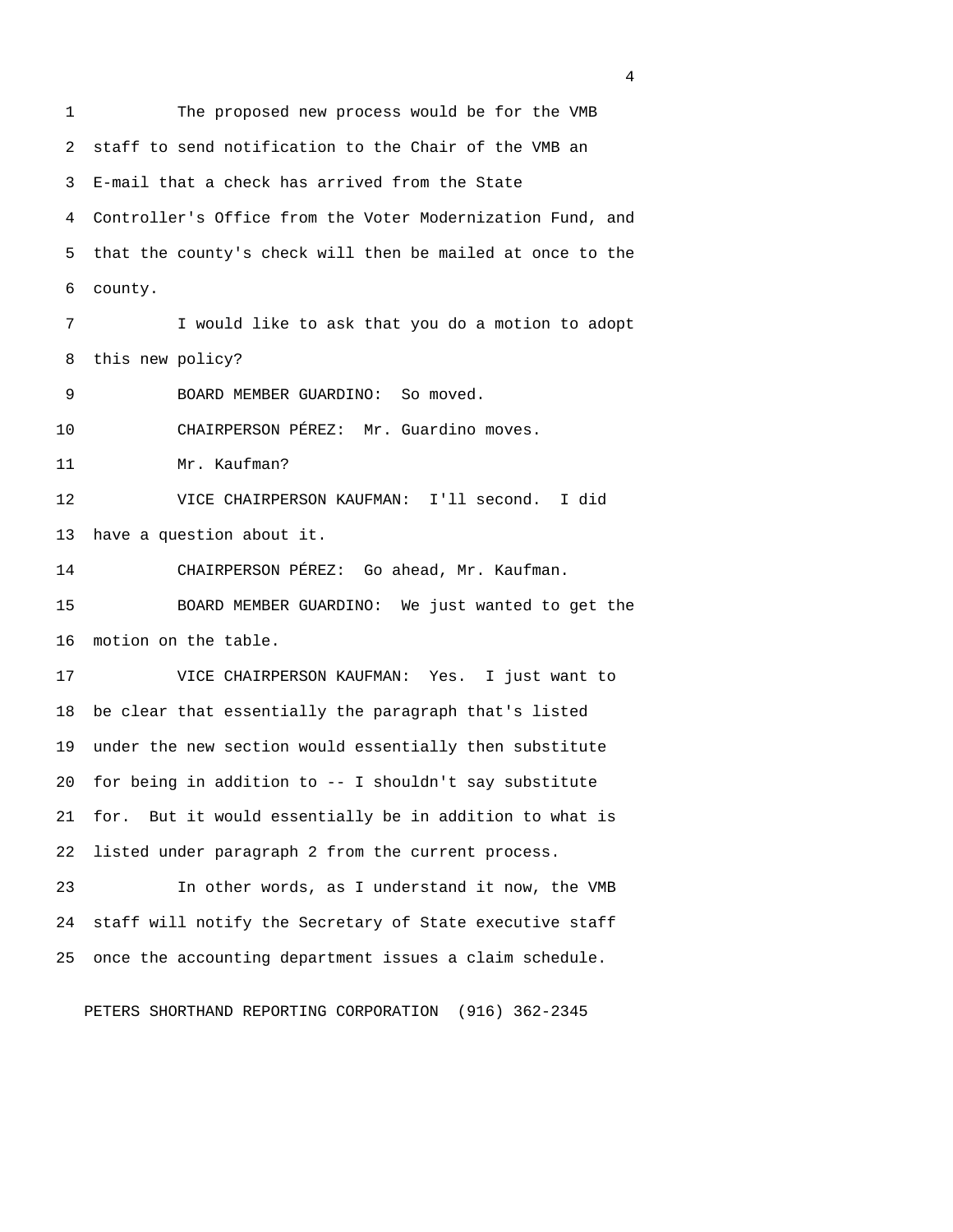1 But then when it comes back from the Controller's Office, 2 an E-mail will go to the VMB Chair and then the checks 3 will go out at that point.

4 CHAIRPERSON PÉREZ: That's correct.

 5 VICE CHAIRPERSON KAUFMAN: Is that essentially 6 the complete process as it will, you know, now be in 7 place? 8 CHAIRPERSON PÉREZ: That's my understanding. 9 Jana, can you -- 10 VICE CHAIRPERSON KAUFMAN: Jana, do you have any 11 other understanding?

12 ELECTIONS INFORMATION PROGRAM MANAGER LEAN: 13 Okay. So what we're substituting is the only difference 14 would be the last sentence of the current process to the 15 new process would take over that sentence?

16 VICE CHAIRPERSON KAUFMAN: I'm sorry, were you 17 asking or were you conferring?

18 ELECTIONS INFORMATION PROGRAM MANAGER LEAN: I 19 was asking.

20 VICE CHAIRPERSON KAUFMAN: I was trying to make 21 sure that we understand the process. And I was trying to 22 read back what I understood would be the change if in fact 23 the new process is adopted. Once the check is issued by 24 the Controller's Office, the only remaining step would be 25 that the check ends up back with the VMB staff. VMB staff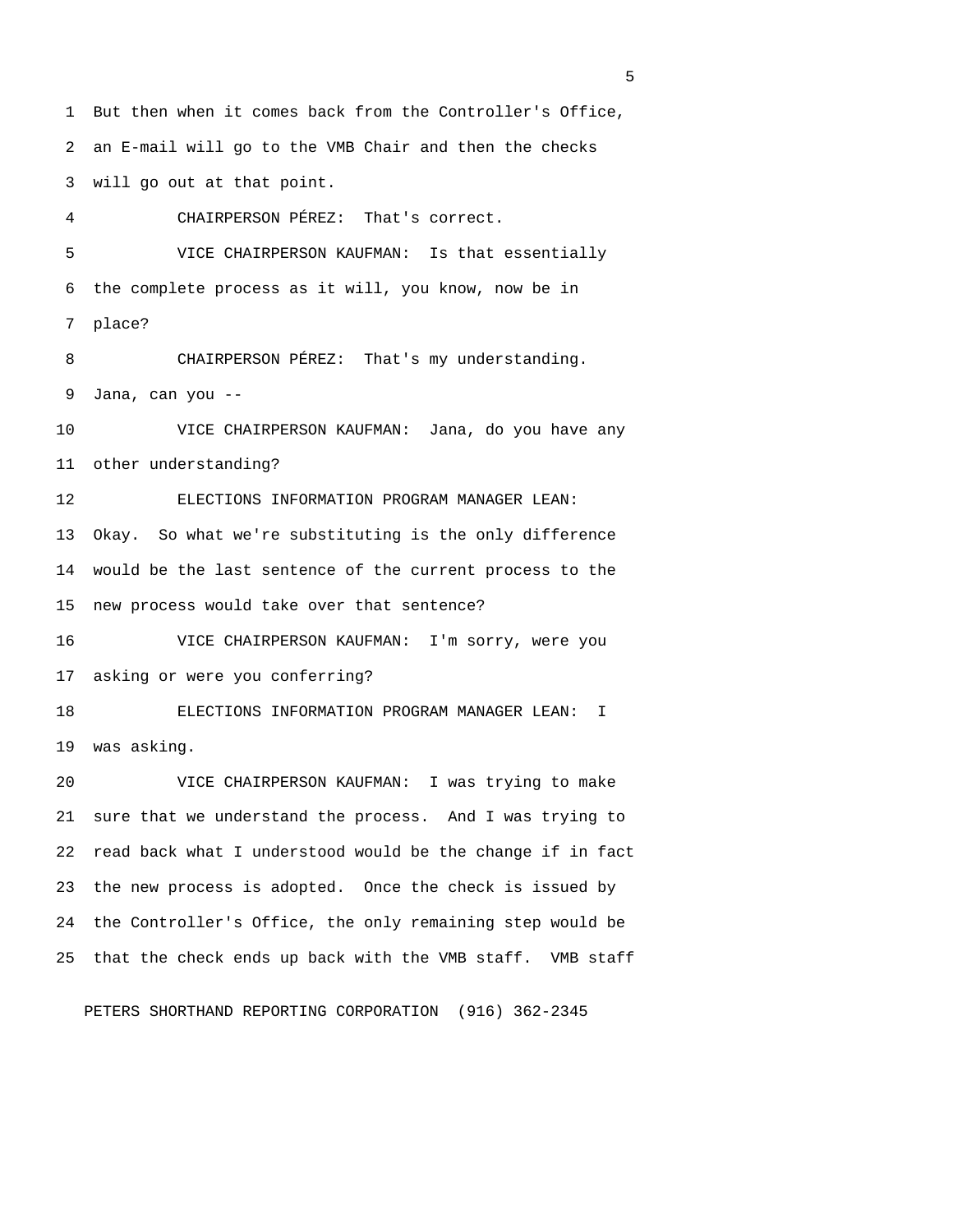1 notifies the VMB Chair that the check has been received 2 from the Controller's Office. And then the check is 3 thereupon mailed to the County Elections official. 4 ELECTIONS INFORMATION PROGRAM MANAGER LEAN: 5 Okay. I just want to be clear. Are we still allowing for 6 a 10-day lead time to set up press conferences by the 7 Secretary of State to present the checks? 8 VICE CHAIRPERSON KAUFMAN: Well, my understanding 9 is, based on what's here, is that you're notifying the 10 Secretary of State's office once the accounting department 11 in the Secretary of State's office issues a claim to the 12 Controller's Office. But there's nothing in here about 13 further notification to the Secretary of State, unless 14 you're still going to be delivering the check to the 15 Secretary of State's executive office staff. And that's, 16 I guess, the part of the process -- 17 Mr. Bustamante has now joined. 18 So that's the part of the process I was trying to 19 clarify. 20 ELECTIONS DIVISION CHIEF MOTT-SMITH: Yeah. 21 Stephen, that is -- the way you described it is the way 22 that it is intended to be. 23 VICE CHAIRPERSON KAUFMAN: Okay. And on that 24 basis, I am okay with that process. And that's how I 25 understand the motion to be.

PETERS SHORTHAND REPORTING CORPORATION (916) 362-2345

 $\sim$  6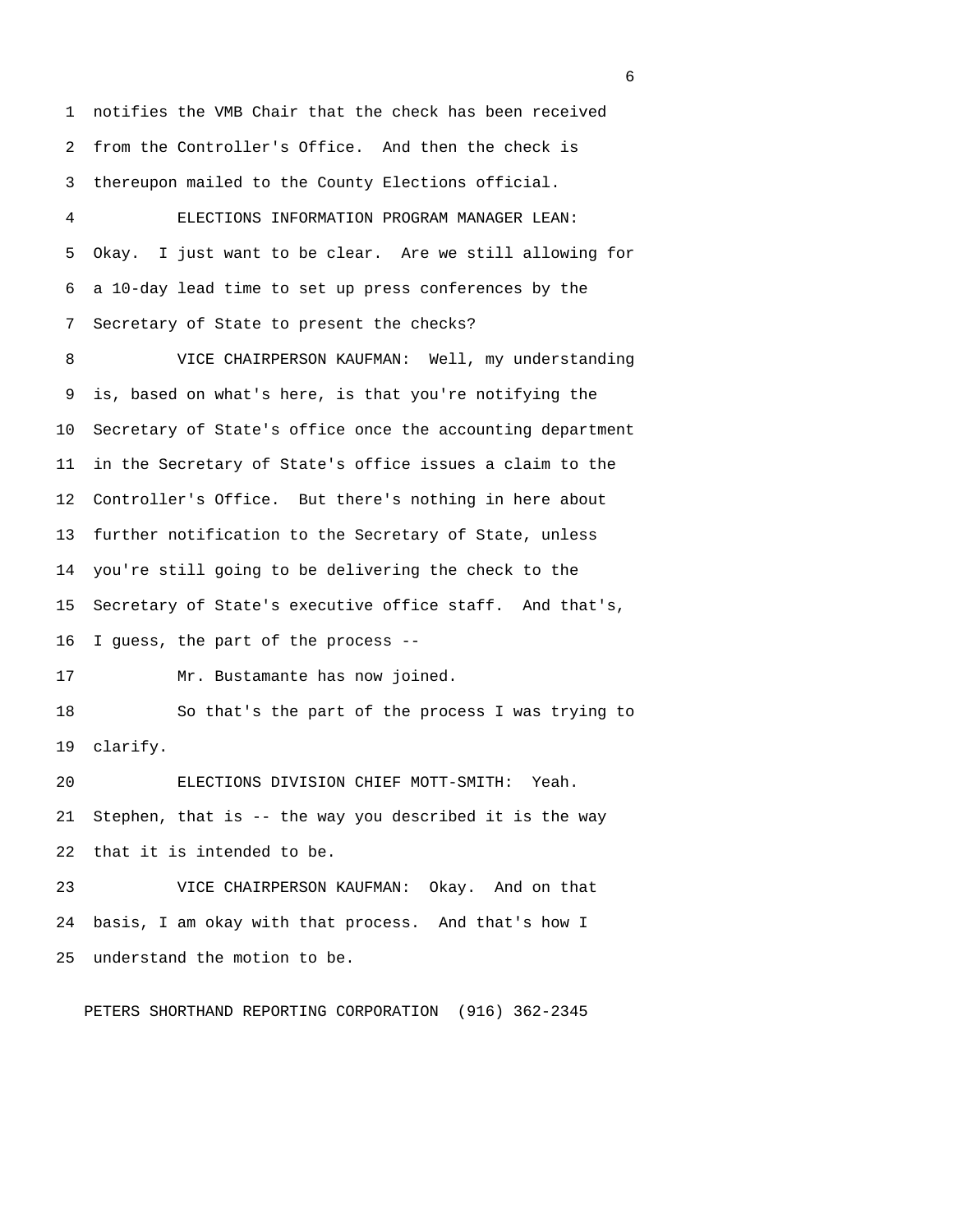1 CHAIRPERSON PÉREZ: This is John Pérez. Let me 2 just bring Michael Bustamante up to speed on where we're 3 at. Michael, thank you for joining us.

 4 We've gone through a very brief discussion of the 5 changes to policies and procedures with respect to check 6 distribution that's outlined. There's a motion by Mr. 7 Guardino seconded by Mr. Kaufman to approve this new 8 procedure. And we just had a brief clarifying 9 conversation between Mr. Kaufman and Jana and John 10 Mott-Smith. And we're ready to move forward with the vote 11 unless you have issues with respect to a side of it you'd 12 like to discuss.

13 BOARD MEMBER BUSTAMANTE: Well, my only 14 questions, Mr. Chairman, that this is something that you 15 had raised originally. And just to make sure that this 16 new process is something that kind of addresses the 17 concerns that you have.

18 CHAIRPERSON PÉREZ: Thank you, Mr. Bustamante. 19 It absolutely does address the issues that I raised some 20 time ago. And I think it will be very helpful to both us 21 and to the counties in terms of expediting the procedure. 22 Mr. Guardino, any questions or comments from you? 23 BOARD MEMBER GUARDINO: No, sir. 24 CHAIRPERSON PÉREZ: Then hearing no further 25 discussion, I'd like to call a vote.

PETERS SHORTHAND REPORTING CORPORATION (916) 362-2345

<u>2</u> The contract of the contract of the contract of the contract of the contract of the contract of the contract of the contract of the contract of the contract of the contract of the contract of the contract of the contra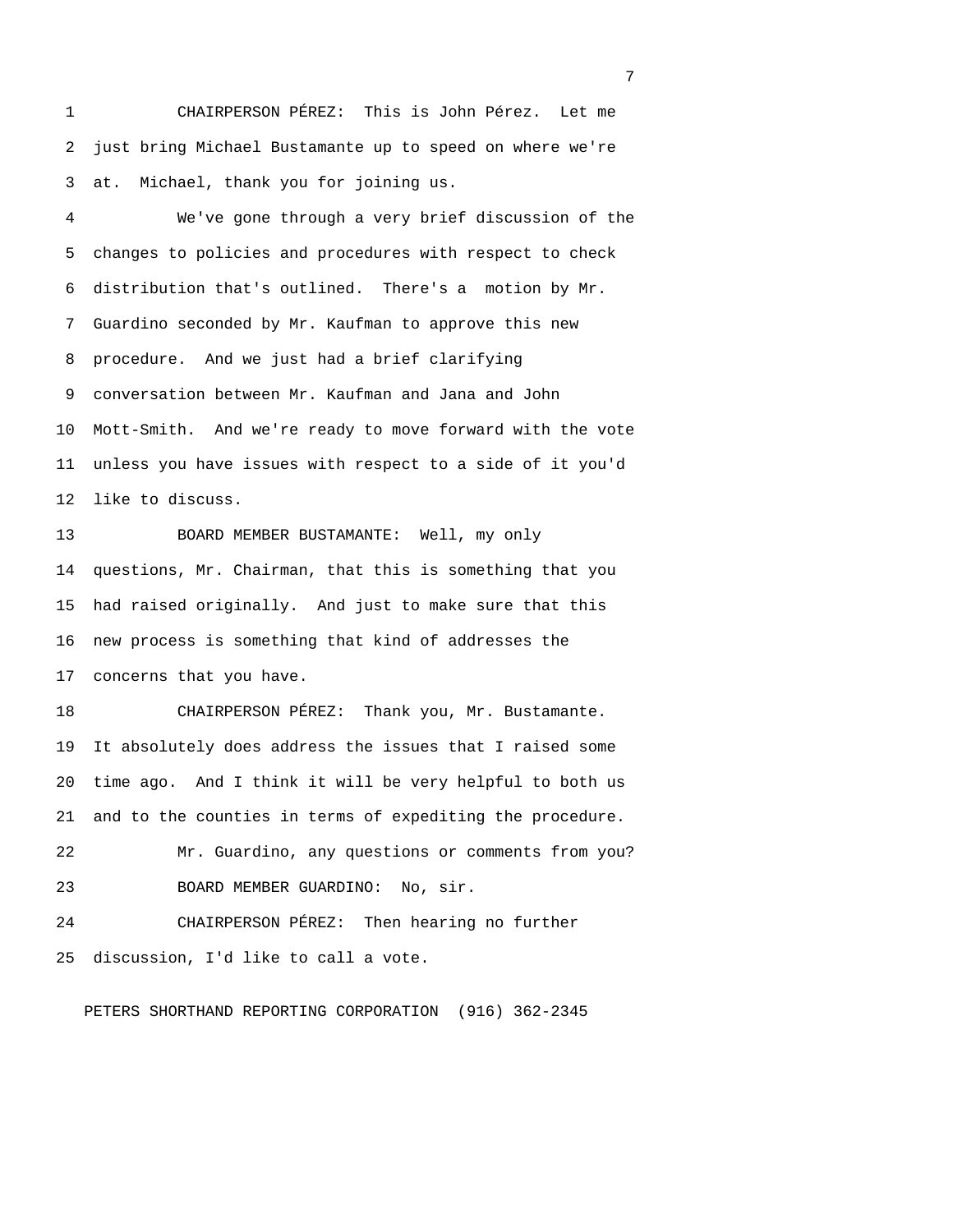1 I'll do it by roll just to make it easier for our 2 recorder. 3 CHAIRPERSON PÉREZ: Mr. Kaufman? 4 VICE CHAIRPERSON KAUFMAN: Yes. 5 CHAIRPERSON PÉREZ: Mr. Bustamante? 6 BOARD MEMBER BUSTAMANTE: Yes. 7 CHAIRPERSON PÉREZ: Mr. Guardino? 8 BOARD MEMBER GUARDINO: Aye. 9 CHAIRPERSON PÉREZ: And the Chairman also votes 10 aye. 11 Okay. The next item before us is Item VI, 12 Project Documentation Package Review and Funding Award 13 Proposal with respect to Sacramento county. 14 And, Ms. Lean, will you walk us through this. 15 ELECTIONS INFORMATION PROGRAM MANAGER LEAN: Yes. 16 Sacramento County has submitted a project documentation 17 plan for Phase 1 in order to purchase the ES&S Model 100 18 Precinct Ballot Counters, 1,000 units, and the ES&S Model 19 650 High Speed Central Count Ballot Counters, 3 units. 20 Their first allocation for their Phase 1 would be 21 for \$3,923,320.50. Their overall VMB allocation is 22 \$7,721,635.32. 23 They are buying the ES&S, which is the Election 24 Systems and Software Incorporated System. They secured 25 their Phase 1 equipment to be used in the November 2nd --

PETERS SHORTHAND REPORTING CORPORATION (916) 362-2345

en andere en de la provincia de la provincia de la provincia de la provincia de la provincia de la provincia d<br>En 1888, en la provincia de la provincia de la provincia de la provincia de la provincia de la provincia de la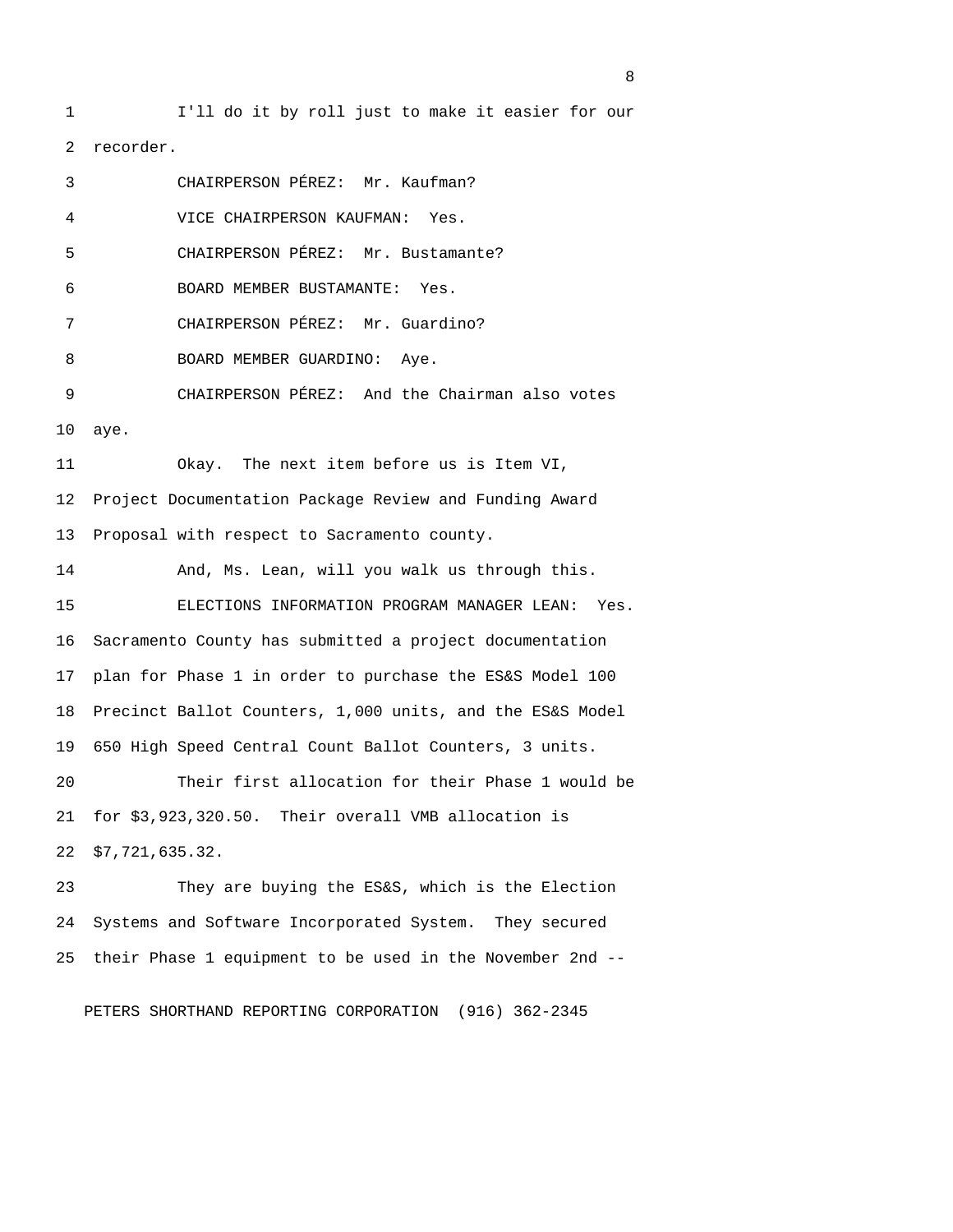1 upcoming November 2nd, 2000 General Election -- 2004 2 General Election, sorry.

 3 The Phase 1 has been fully implemented. They 4 received their equipment in June of 2004. They anticipate 5 to have their second phase voting system, the AutoMARK 6 Voting System. But it has not completed federal testing 7 nor has it been scheduled to go through State 8 certification. I just wanted to clarify that. 9 The Voter Verified Paper Audit Trail, the AVVPAT,

10 is not applicable to this system, because it's a paper 11 based optical scan system.

12 Sacramento County began using or will begin using 13 this new system, as I said, for the November 2004 14 election. I just want to let you know that they were -- 15 their old system, the Pollstar Punch-Card Voting System, 16 for Sacramento was required to be converted due to a court 17 order and the decertification of that punch-card system.

18 They did have an interim system that they used, 19 the Mark-a-Vote 312 Voting System for the March 2004 20 Primary Election. And while this system complied with all 21 of the federal court orders, Sac County did not consider 22 this voting system a long-term solution.

23 The ES&S Optical Scan Voting System will no 24 longer require voters to use a sample ballot to determine 25 the number that corresponds to each candidate or measure

PETERS SHORTHAND REPORTING CORPORATION (916) 362-2345

experience of the contract of the contract of the contract of the contract of the contract of the contract of the contract of the contract of the contract of the contract of the contract of the contract of the contract of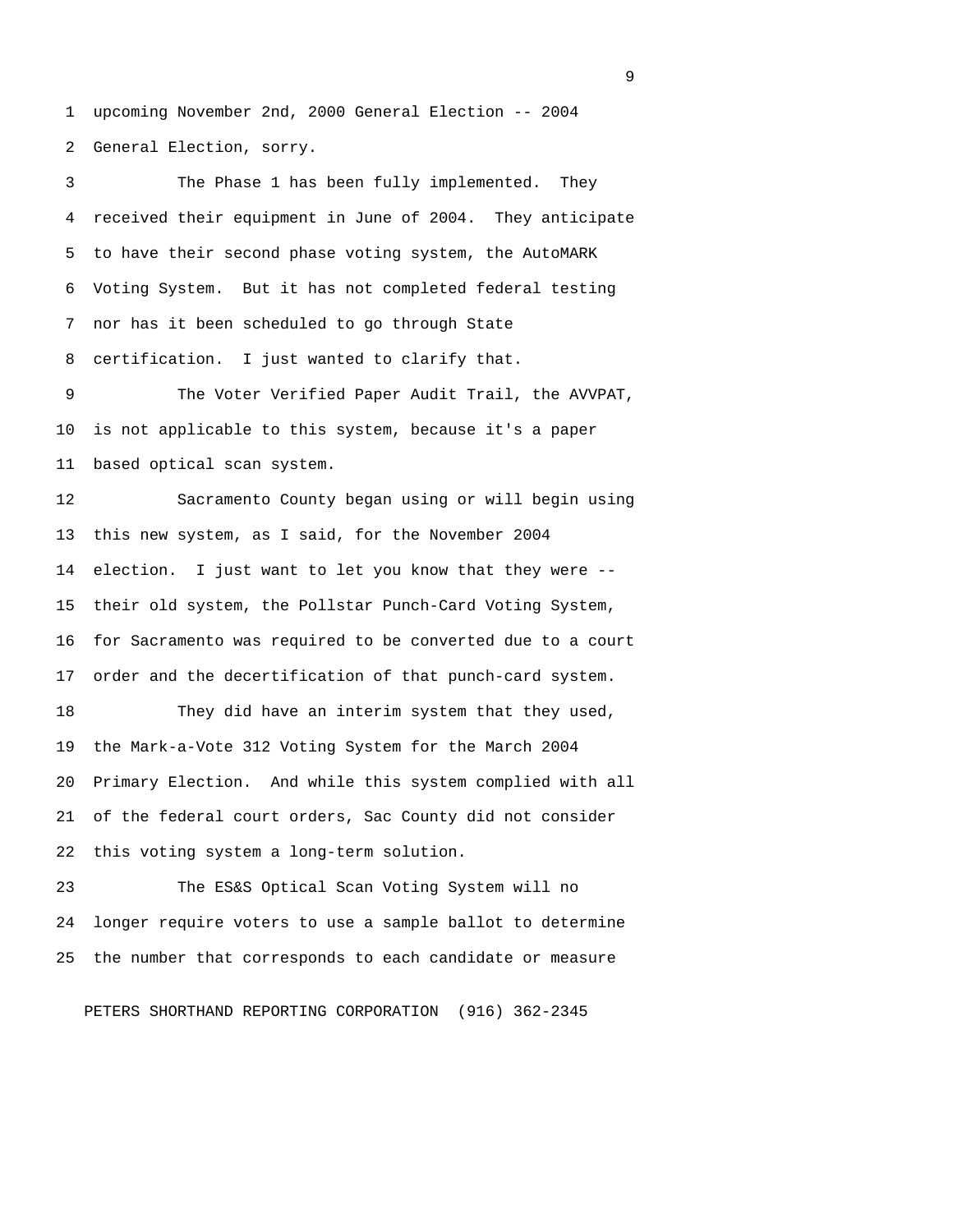1 on the ballot. With the new system, the contests will be 2 printed directly on the ballot. That's the big deal here 3 in Sacramento County.

 4 The new optical voting system will offer a second 5 chance voting option to voters who vote at the polling 6 sites. Each ballot will be scanned and the voter will be 7 notified if they have over-voted in any contests and be 8 given the opportunity to correct their ballot. Sac County 9 has conducted an extensive outreach program to introduce 10 the new optical scan voting system to the county voters.

11 I wanted to let you know that the optical scan 12 equipment does not fully address the new State and federal 13 accessibility requirements. However, they will comply 14 with the State and federal law accessibility requirements 15 as they incorporate their phase 2 into their overall plan.

16 I also wanted to note that it's -- that any money 17 given to this first phase -- allocated to this first phase 18 will reduce the amount of money that they will get for 19 their accessible equipment in their second phase. I also 20 wanted to say that Sac County will only receive VMB 21 payments once they've submitted invoices for their Phase 1 22 equipment.

23 Do we have any questions? 24 CHAIRPERSON PÉREZ: Go ahead, Mr. Kaufman. 25 VICE CHAIRPERSON KAUFMAN: Well, I guess I

PETERS SHORTHAND REPORTING CORPORATION (916) 362-2345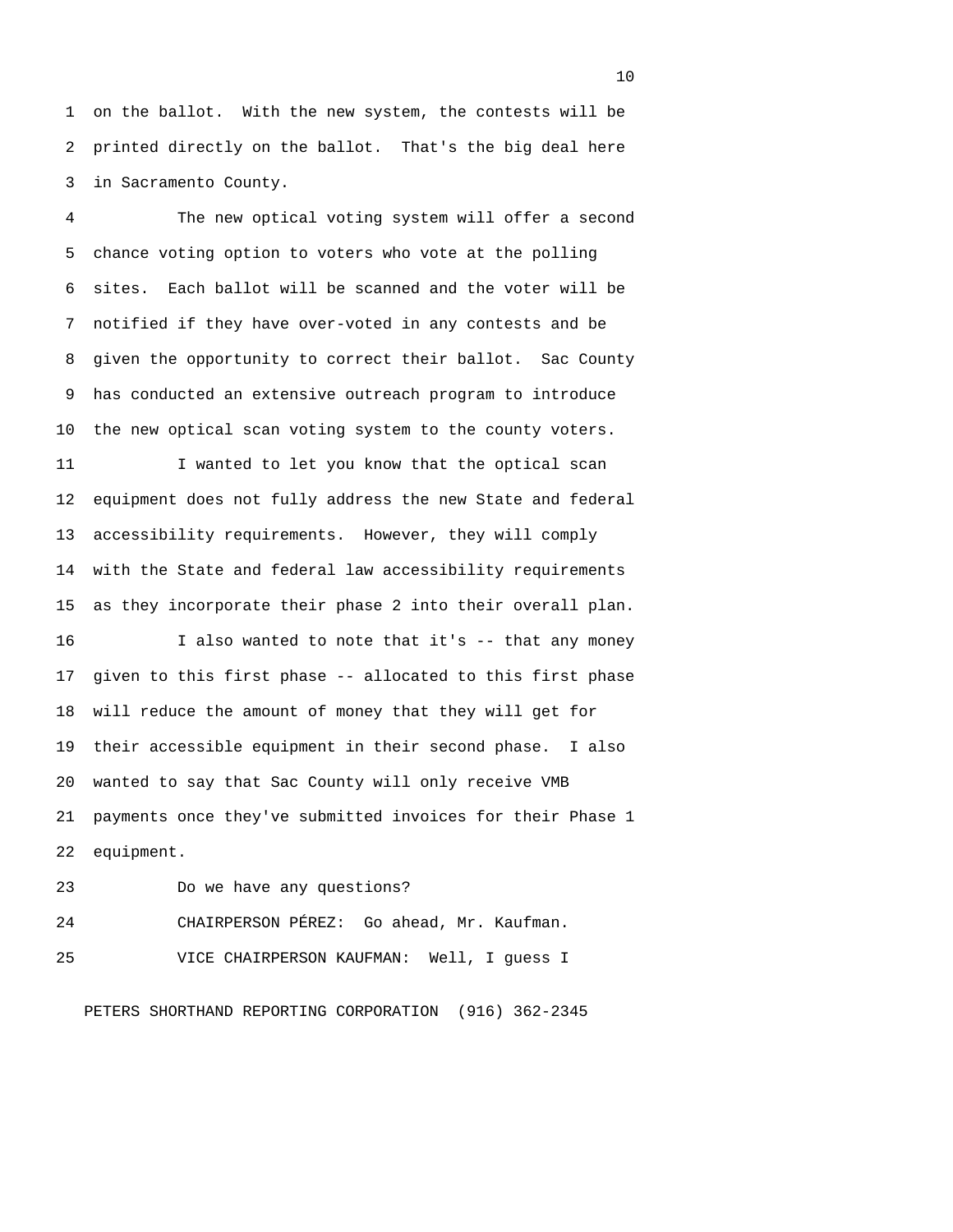1 floated out the question of the folks from Sacramento 2 county.

 3 ELECTIONS INFORMATION PROGRAM MANAGER LEAN: 4 Sacramento County is present.

 5 VICE CHAIRPERSON KAUFMAN: And actually it was 6 just a question more for my education and any questions 7 about what you're doing there. But I was just curious 8 about getting a little more information about the second 9 chance voting function on the precinct ballot counters and 10 exactly how that process is going to play out.

11 As I understand it from the description, it's not 12 something that's in the booth per se, but it's something 13 that is in the precinct once the voter leaves the booth, 14 they put it into a scanner; is that correct?

15 MS. LaVINE: This is Jill LaVine, Registrar of 16 Voters of Sacramento county. The second chance 17 voting takes -- basically the voter votes the ballot, 18 takes it to the scanner. At that point when they feed it 19 through the scanner, the scanner reads that there has been 20 an over-vote, indicates which contest. And at that point, 21 allows the voter either to accept the ballot, it drops in 22 the ballot box, or return it to the voter, then the voter 23 takes it back to the precinct officer for a new ballot. 24 VICE CHAIRPERSON KAUFMAN: So the voter has to

25 get a new ballot at that point?

PETERS SHORTHAND REPORTING CORPORATION (916) 362-2345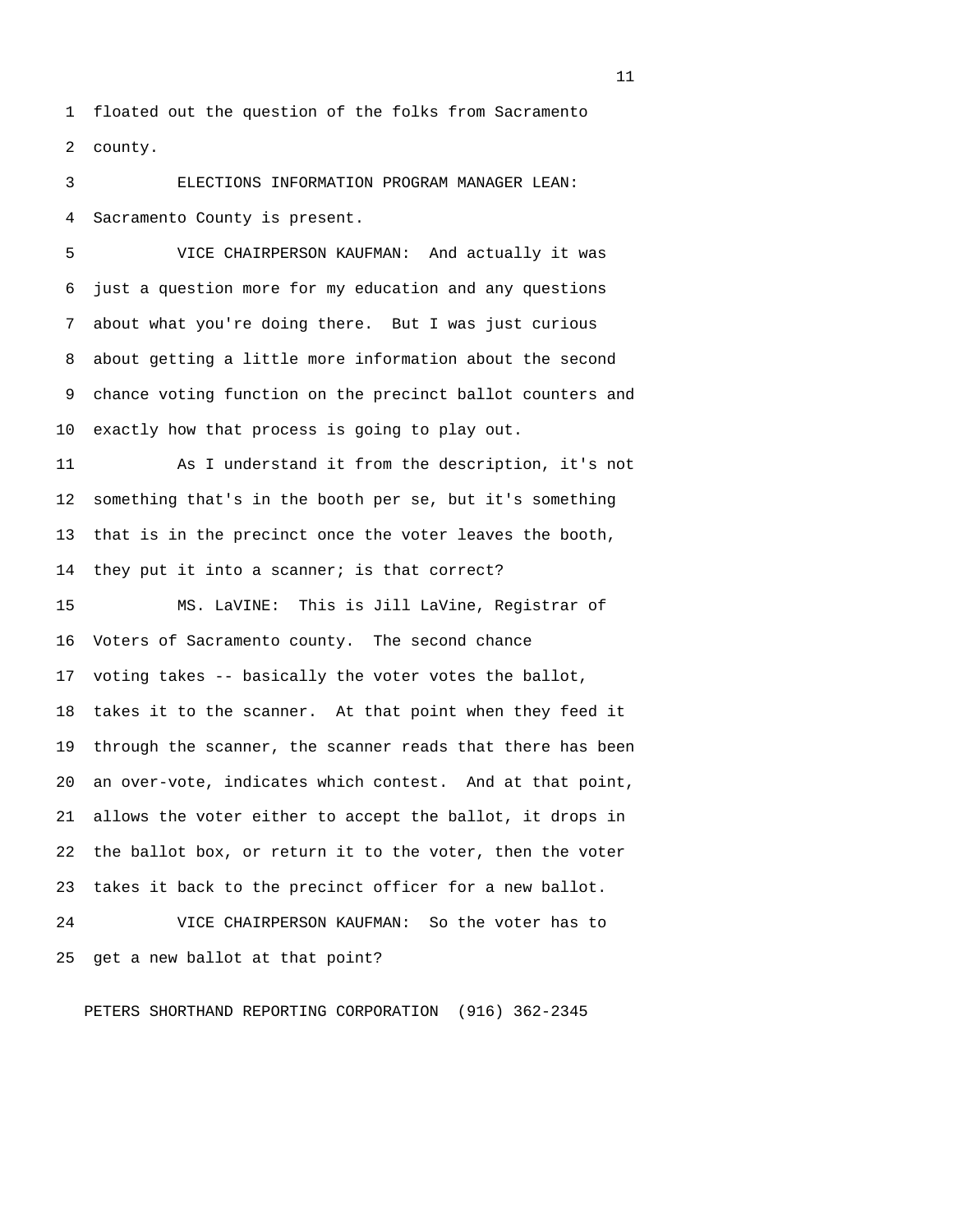1 MS. LaVINE: Yes.

 2 CHAIRPERSON PÉREZ: This is John Pérez. May I 3 ask a follow-up question. And I appreciate the effort to 4 deal with the over voting. One of the things that I've 5 enjoyed on certain of the machines that I've used is quite 6 frankly that they have caught under-voting on my part. 7 In November of 2002, I failed to vote in the 8 Lieutenant Governor's race. And the machine flagged me to 9 the fact that I had under voted in that race. Had you 10 considered also flagging under voting, and is there a 11 reason why you're only flagging over voting? 12 MS. LaVINE: We are only going to flag the over 13 voting. To flag the under voting is not a requirement in 14 HAVA. And it would take an awful long time with this long 15 ballot. I'm afraid that we would have very long lines at 16 this point. 17 CHAIRPERSON PÉREZ: Okay. Any other questions 18 for Ms. Lean or for Sacramento County? 19 VICE CHAIRPERSON KAUFMAN: This is Stephen 20 Kaufman. I'm ready to move that we accept the project 21 documentation package and award funding requests for 22 Sacramento County that's stated in the packet. 23 CHAIRPERSON PÉREZ: Very good. Mr. Kaufman

24 moves. Is there a second?

25 BOARD MEMBER GUARDINO: Second.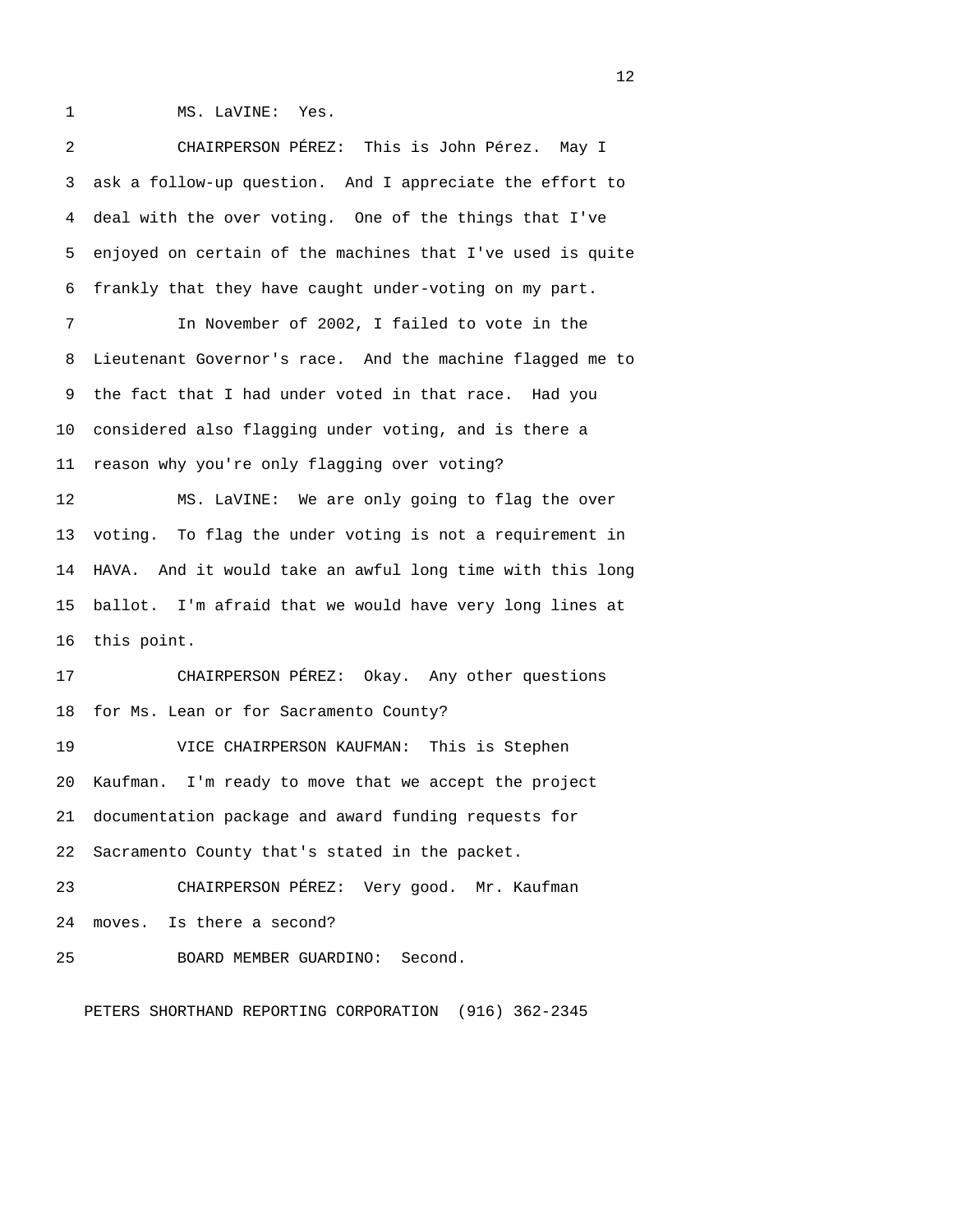| 1  | BOARD MEMBER BUSTAMANTE: Second.                          |
|----|-----------------------------------------------------------|
| 2  | CHAIRPERSON PÉREZ: I heard 2 seconds.                     |
| 3  | Mr. Bustamante, you did second as well?                   |
| 4  | BOARD MEMBER BUSTAMANTE: Yes, sir.                        |
| 5  | CHAIRPERSON PÉREZ: Since you live in Sacramento,          |
| 6  | we'll give you the second. So Kaufman moves, Mr.          |
| 7  | Bustamante seconds.                                       |
| 8  | All in favor, Mr. Kaufman?                                |
| 9  | VICE CHAIRPERSON KAUFMAN: Aye.                            |
| 10 | CHAIRPERSON PÉREZ: Mr. Kaufman aye.                       |
| 11 | Mr. Bustamante?                                           |
| 12 | BOARD MEMBER BUSTAMANTE: Aye.                             |
| 13 | CHAIRPERSON PÉREZ: Mr. Guardino?                          |
| 14 | BOARD MEMBER GUARDINO: Aye.                               |
| 15 | CHAIRPERSON PÉREZ: And the Chair also votes aye.          |
| 16 | So congratulations, Sacramento.                           |
| 17 | MS. LaVINE: Thank you.                                    |
| 18 | CHAIRPERSON PÉREZ: The next item before us is             |
| 19 | adoption of the Voting Modernization Board Conflict of    |
| 20 | Interest Code.                                            |
| 21 | ELECTIONS INFORMATION PROGRAM MANAGER LEAN: I'd           |
| 22 | like to go back for just a second, Chairman Pérez. I will |
| 23 | fax you over their funding award letter so you can sign   |
| 24 | that and I can give it to Sac County.                     |
| 25 | CHAIRPERSON PÉREZ: Very good. I'll fax it back            |
|    |                                                           |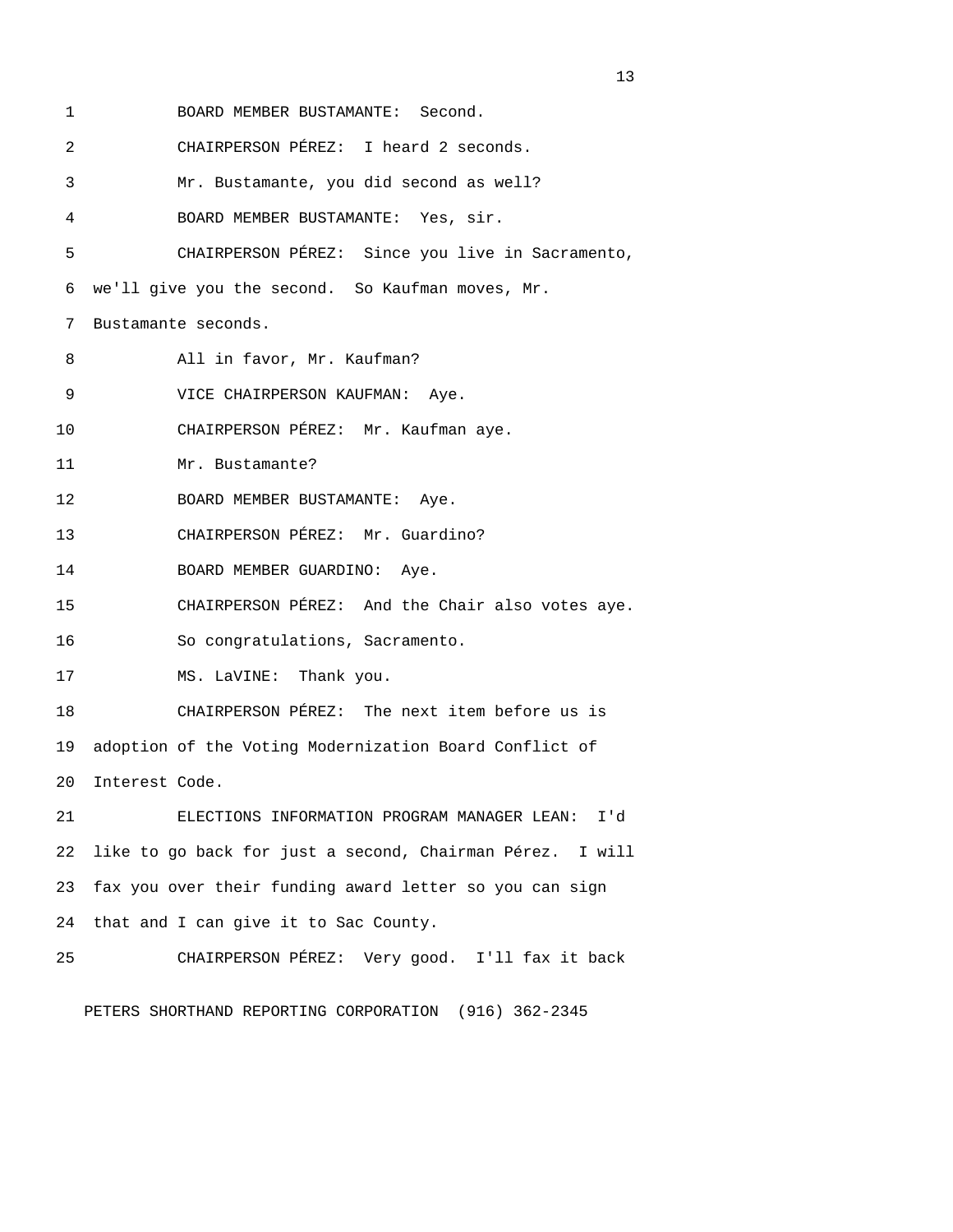1 to you and sign it this morning.

 2 ELECTIONS INFORMATION PROGRAM MANAGER LEAN: 3 Thank you, sir.

 4 The next thing on the agenda is the adoption of 5 the Conflict of Interest Code. It went out for public 6 display or public comment. We had no public comments. 7 What we need for you to do is just to formally adopt it, 8 then we will submit it to the FPPC to get it in the formal 9 register.

10 CHAIRPERSON PÉREZ: Very good. I have reviewed 11 it. Before we move forward, I'd like to ask Mr. Kaufman 12 if he's had a chance to review it and if he has any 13 comments.

14 VICE CHAIRPERSON KAUFMAN: Yes, I did have a 15 chance to review it. And I was satisfied with it. I 16 didn't have any changes to the code provisions.

17 CHAIRPERSON PÉREZ: Mr. Bustamante or Mr. 18 Guardino, any comments?

19 BOARD MEMBER BUSTAMANTE: No.

20 BOARD MEMBER GUARDINO: None for me.

21 CHAIRPERSON PÉREZ: Okay. Would somebody like to 22 move adoption.

23 VICE CHAIRPERSON KAUFMAN: This is Mr. Kaufman 24 again. I'll move adoption of the Conflict of Interest 25 Code.

PETERS SHORTHAND REPORTING CORPORATION (916) 362-2345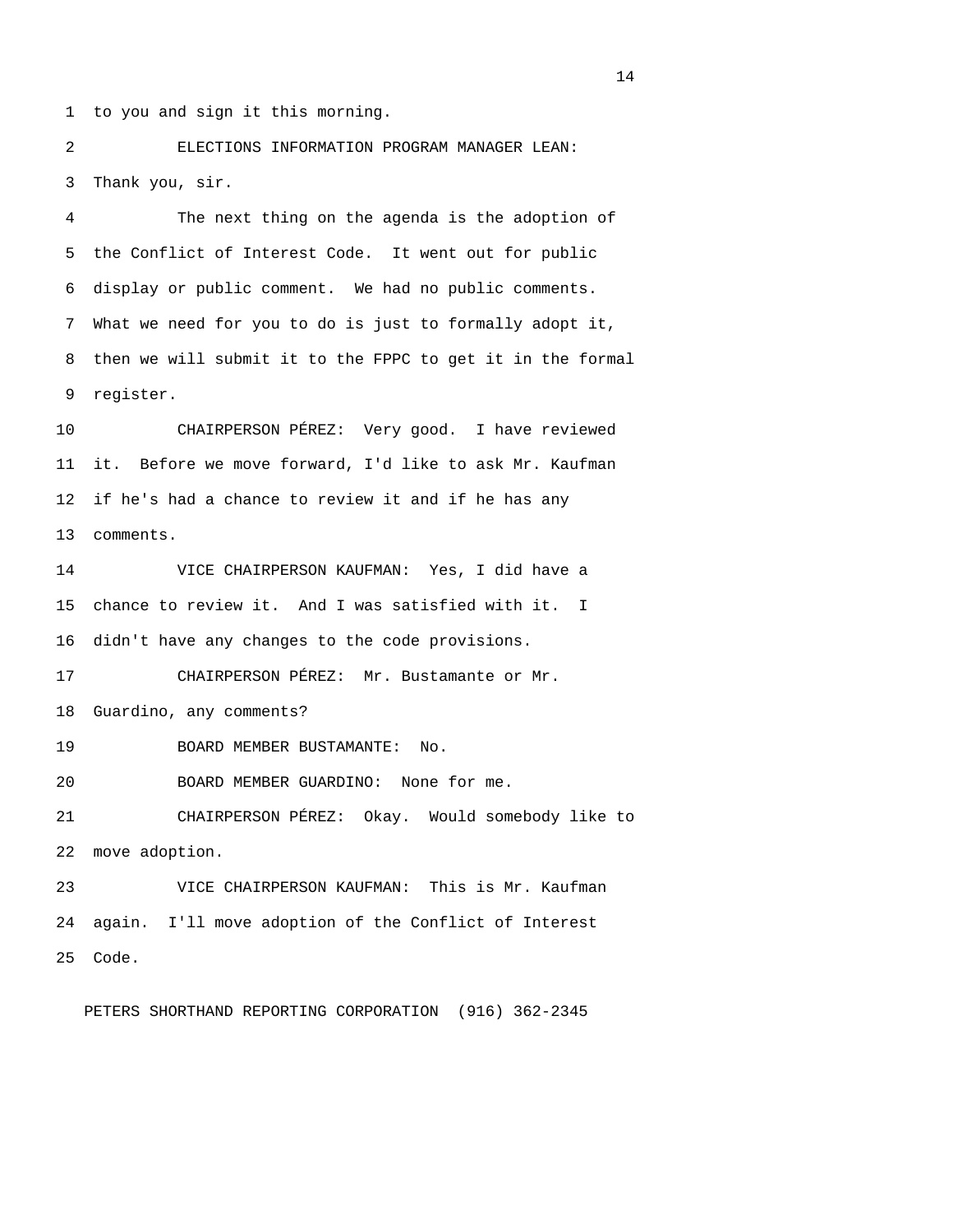1 CHAIRPERSON PÉREZ: Is there a second? 2 BOARD MEMBER GUARDINO: Second. 3 CHAIRPERSON PÉREZ: Mr. Kaufman moves, Mr. 4 Guardino seconds. 5 Mr. Kaufman? 6 VICE CHAIRPERSON KAUFMAN: Aye. 7 CHAIRPERSON PÉREZ: Mr. Bustamante? 8 BOARD MEMBER BUSTAMANTE: Aye. 9 CHAIRPERSON PÉREZ: Mr. Guardino? 10 BOARD MEMBER GUARDINO: Aye. 11 CHAIRPERSON PÉREZ: And the Chair votes aye. 12 Okay. 13 VICE CHAIRPERSON KAUFMAN: Mr. Chair, I did have 14 one question before we move off that topic. 15 CHAIRPERSON PÉREZ: Yes. 16 VICE CHAIRPERSON KAUFMAN: And it's to the staff. 17 Do we actually have, at this point, any consultants that 18 have been retained by the Board that fall into that third 19 category of designated positions? 20 ELECTIONS DIVISION CHIEF MOTT-SMITH: The only 21 possible person that would fall into that category is we 22 do have one contract employee from the Legislature who 23 does participate in reviewing voting systems. 24 STAFF COUNSEL STUART: And he's filed a Form 700. 25 ELECTIONS DIVISION CHIEF MOTT-SMITH: And he has

PETERS SHORTHAND REPORTING CORPORATION (916) 362-2345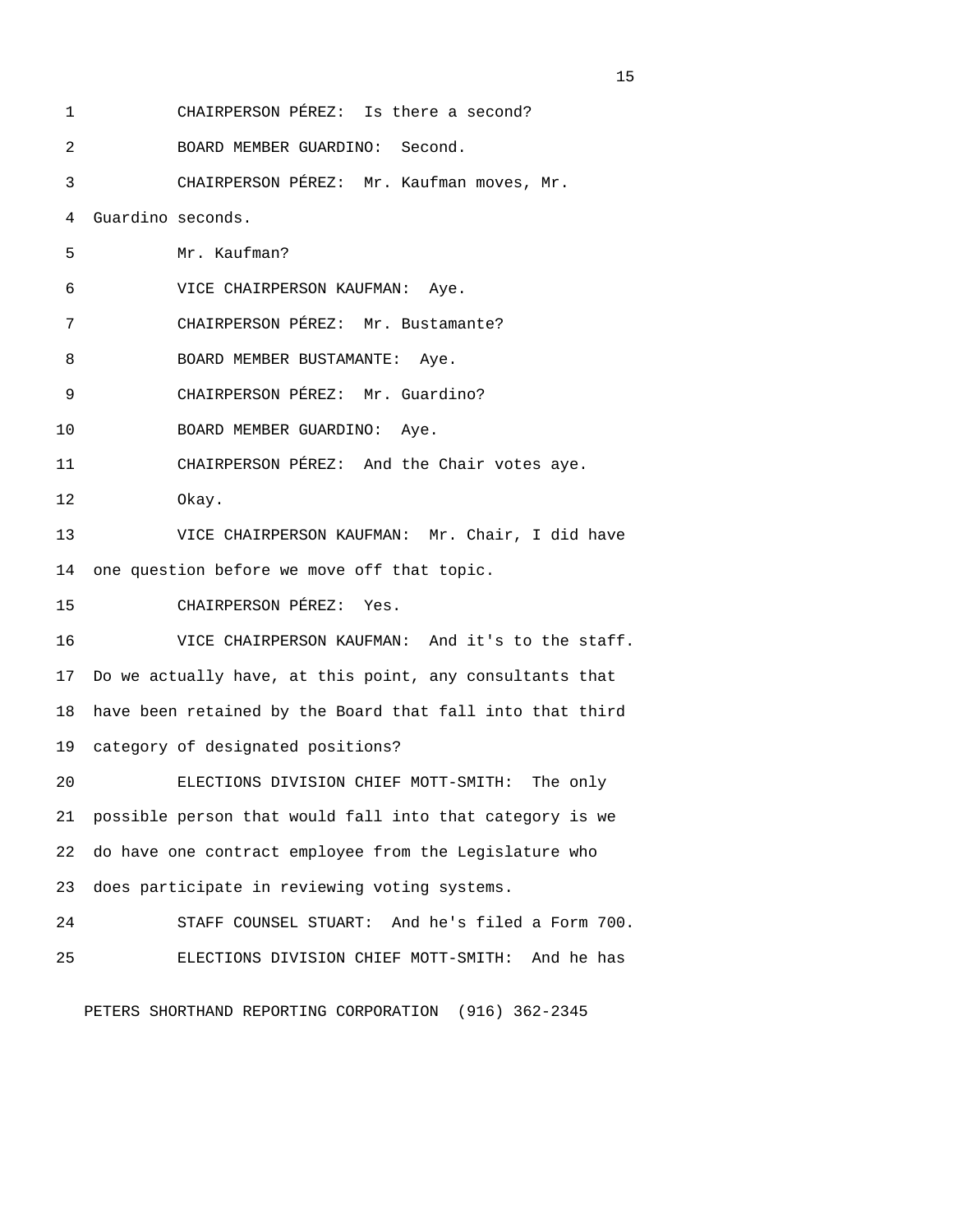1 filed a Form 700.

 2 VICE CHAIRPERSON KAUFMAN: Okay. Nothing we need 3 to do about that at this point.

4 CHAIRPERSON PÉREZ: Very good.

 5 VICE CHAIRPERSON KAUFMAN: And as I understand 6 it, I have been filing my own Form 700 since I became a 7 member of this board. But as I understand it, the filing 8 requirement now we will receive notification, Board 9 members and employees who need to file under this code 10 provision will receive notification from the staff; is 11 that correct? 12 ELECTIONS INFORMATION PROGRAM MANAGER LEAN: 13 That's correct. 14 VICE CHAIRPERSON KAUFMAN: Okay. Thank you, Mr. 15 Chairman 16 CHAIRPERSON PÉREZ: Thank you, Mr. Kaufman. 17 Anything else on this item before we move to Item 18 VIII? 19 Okay, then Item VIII, Legislation of Interest. 20 And, Jana, you are walking us through this? 21 ELECTIONS INFORMATION PROGRAM MANAGER LEAN: Yes. 22 I'll just give you a brief overview. I just wanted to let 23 you know that a couple of bills did pass that do impact or 24 have potential impact on the Voting Modernization Board. 25 The first one is Senate Bill 1376. This bill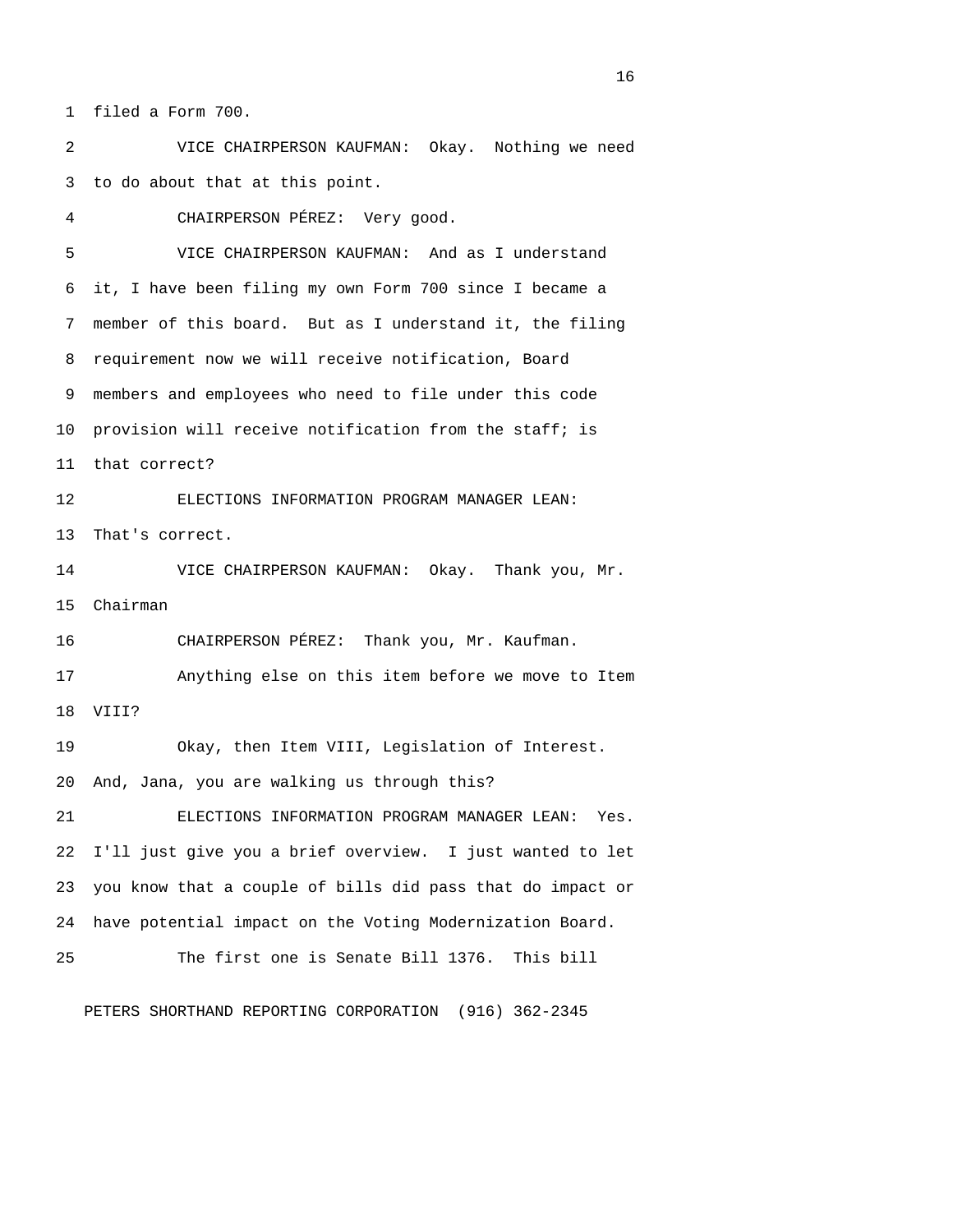1 relates directly to voting systems. It relates to the 2 Voting Modernization Board in that it amends the Election 3 Code Section 19201 to prohibit any jurisdiction from 4 purchasing or contracting for a voting system unless it's 5 received approval from the Secretary of State's Office. 6 This really won't impact the Voting Modernization 7 Board directly because only certified systems could be 8 moved forward for purchasing and being funded. I just 9 wanted to make you aware of that. 10 CHAIRPERSON PÉREZ: Thank you. 11 ELECTIONS INFORMATION PROGRAM MANAGER LEAN: 12 Also, Senate Bill 1438, this bill will, "Prohibit the 13 Secretary of State from certifying any Direct Recording 14 Electronic Equipment, DRE systems, effective January 1, 15 2005, unless the voting system receives federal 16 qualification and includes an Accessible Voter Verified 17 Paper Audit Trail."

18 This bill also prohibits, "Any city or county 19 from purchasing any DRE voting system, unless the voting 20 system has received federal qualification and includes an 21 AVVPAT after January 1, 2006." However, this bill further 22 states that, "On January 1, 2006 all DREs used in 23 California must present an AVVPAT."

24 Specifically related to the Voting Modernization 25 Board, this bill states that, "To the extent that they are

PETERS SHORTHAND REPORTING CORPORATION (916) 362-2345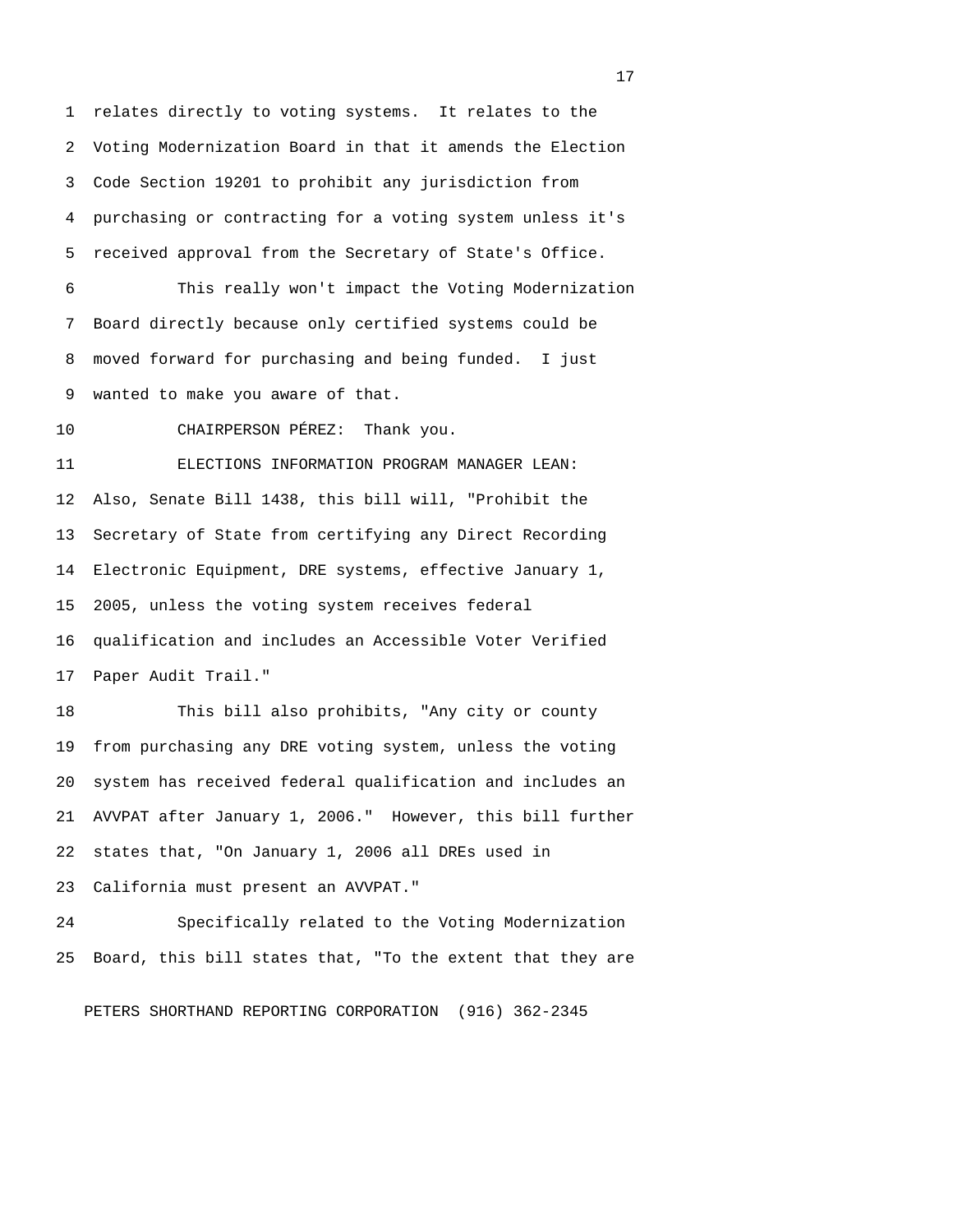1 available for expenditure, federal funds or monies from 2 the Voting Modernization Board Fund shall be used to 3 comply with this bill's AVVPAT requirement."

 4 This is something that you've had discussions on. 5 I just wanted to make you aware that this is now in State 6 law, that if money is available, it shall go to this 7 purpose.

 8 Senate Bill 1730 has to do with Primary 9 Elections. It moves the California statewide Primary 10 Election date from March to June in 2006. Notwithstanding 11 any of the HAVA, January 1, 2006 requirements for voting 12 system accessibility deadline, the move of the Primary 13 Election could allow counties more time to fully convert 14 to new modernized voting systems. I just wanted to make 15 you aware of that.

16 Are there any questions?

17 CHAIRPERSON PÉREZ: Any questions from any

18 members?

19 VICE CHAIRPERSON KAUFMAN: No.

20 BOARD MEMBER GUARDINO: No.

21 BOARD MEMBER BUSTAMANTE: No.

22 CHAIRPERSON PÉREZ: None here.

23 Okay. Thank you very much.

24 Item IX, Other Business. Is there any other

25 business before us?

PETERS SHORTHAND REPORTING CORPORATION (916) 362-2345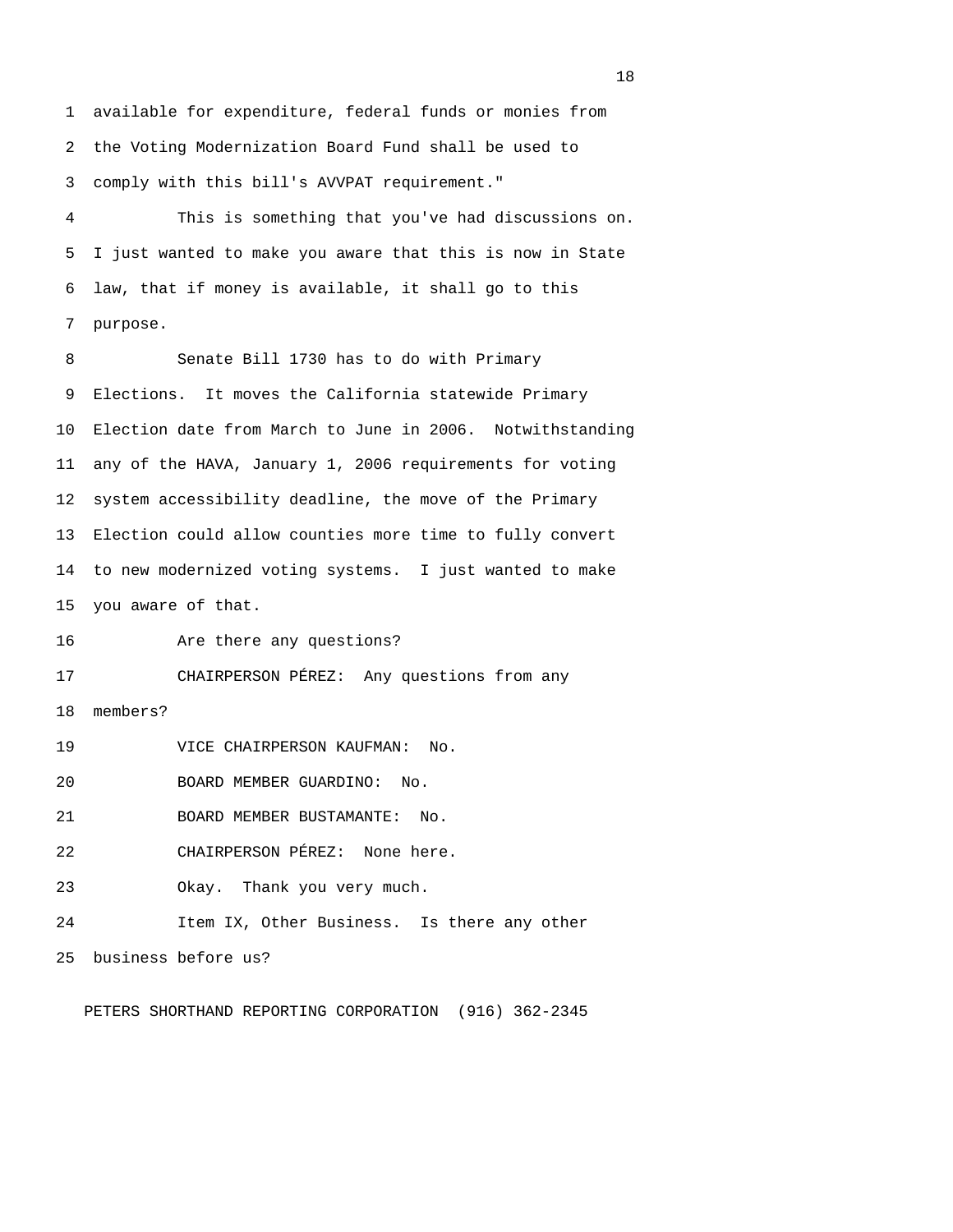1 ELECTIONS INFORMATION PROGRAM MANAGER LEAN: The 2 only other business is to remind you that the next 3 scheduled meeting is November 18th. And I'll have you all 4 look at your calendars to see if you're available for that 5 date. 6 CHAIRPERSON PÉREZ: I will be out of the country. 7 VICE CHAIRPERSON KAUFMAN: Unless, I am in 8 Florida or other parts unknown, I should be available. 9 ELECTIONS INFORMATION PROGRAM MANAGER LEAN: We 10 do not have any project documentation plans, at this time. 11 I do know one county who could potentially come in between 12 now and November, but I seriously doubt it given the 13 election. So we might want to consider canceling the 14 November meeting and holding the next one in December. 15 CHAIRPERSON PÉREZ: I personally would feel 16 comfortable with that. How do other people feel about 17 canceling the November meeting and consolidating it in

18 December?

19 VICE CHAIRPERSON KAUFMAN: I'm fine with that, 20 unless there are counties who are rushing in to get 21 funding. But short of that, that makes sense.

22 BOARD MEMBER BUSTAMANTE: Yeah, I'd agree with 23 Steve.

24 BOARD MEMBER GUARDINO: I'm fine with that, but I 25 just need to let everyone know that after November 29th,

PETERS SHORTHAND REPORTING CORPORATION (916) 362-2345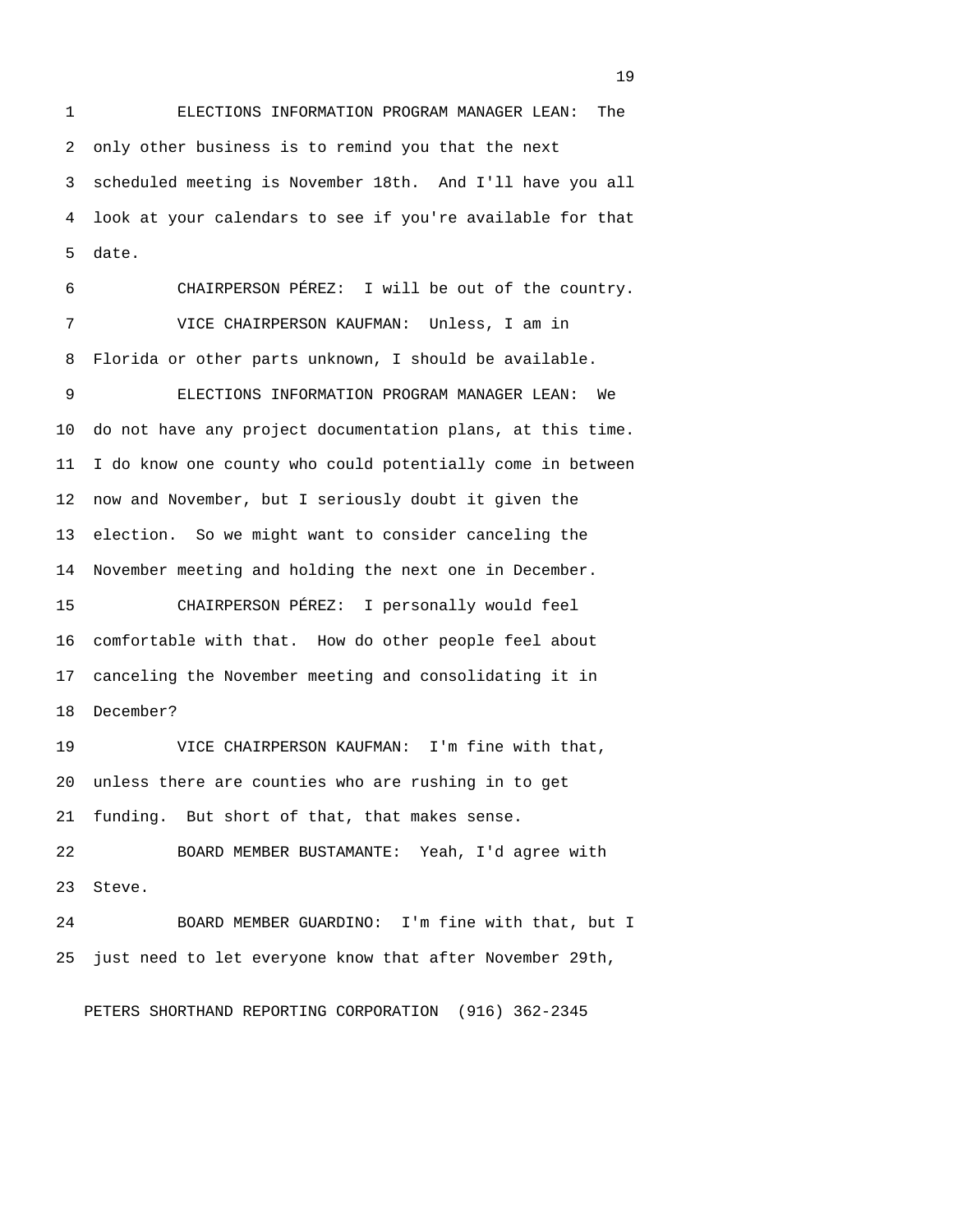1 my wife is expecting our first baby on November 29th, so 2 I'm going to be going on personal leave for about 6 weeks. 3 So depending on when the baby actually comes will 4 be contingent on my ability to participate in the December 5 meeting. 6 CHAIRPERSON PÉREZ: Very good. Congratulations. 7 So why don't we go ahead and cancel the November meeting 8 and consolidate it to December. 9 ELECTIONS INFORMATION PROGRAM MANAGER LEAN: 10 Okay. So then the next Voting Modernization Board Meeting 11 would be held December 16th, Thursday, 2004? 12 CHAIRPERSON PÉREZ: Very good. 13 Anything else before we adjourn? 14 ELECTIONS INFORMATION PROGRAM MANAGER LEAN: No, 15 sir. 16 CHAIRPERSON PÉREZ: And is there a motion to 17 adjourn? 18 BOARD MEMBER GUARDINO: So moved. 19 CHAIRPERSON PÉREZ: Second. 20 All in favor of adjourning please signify by 21 saying aye? 22 (Ayes.) 23 CHAIRPERSON PÉREZ: Any opposed? 24 Hearing none, we stand adjourned? 25 ELECTIONS INFORMATION PROGRAM MANAGER LEAN: Can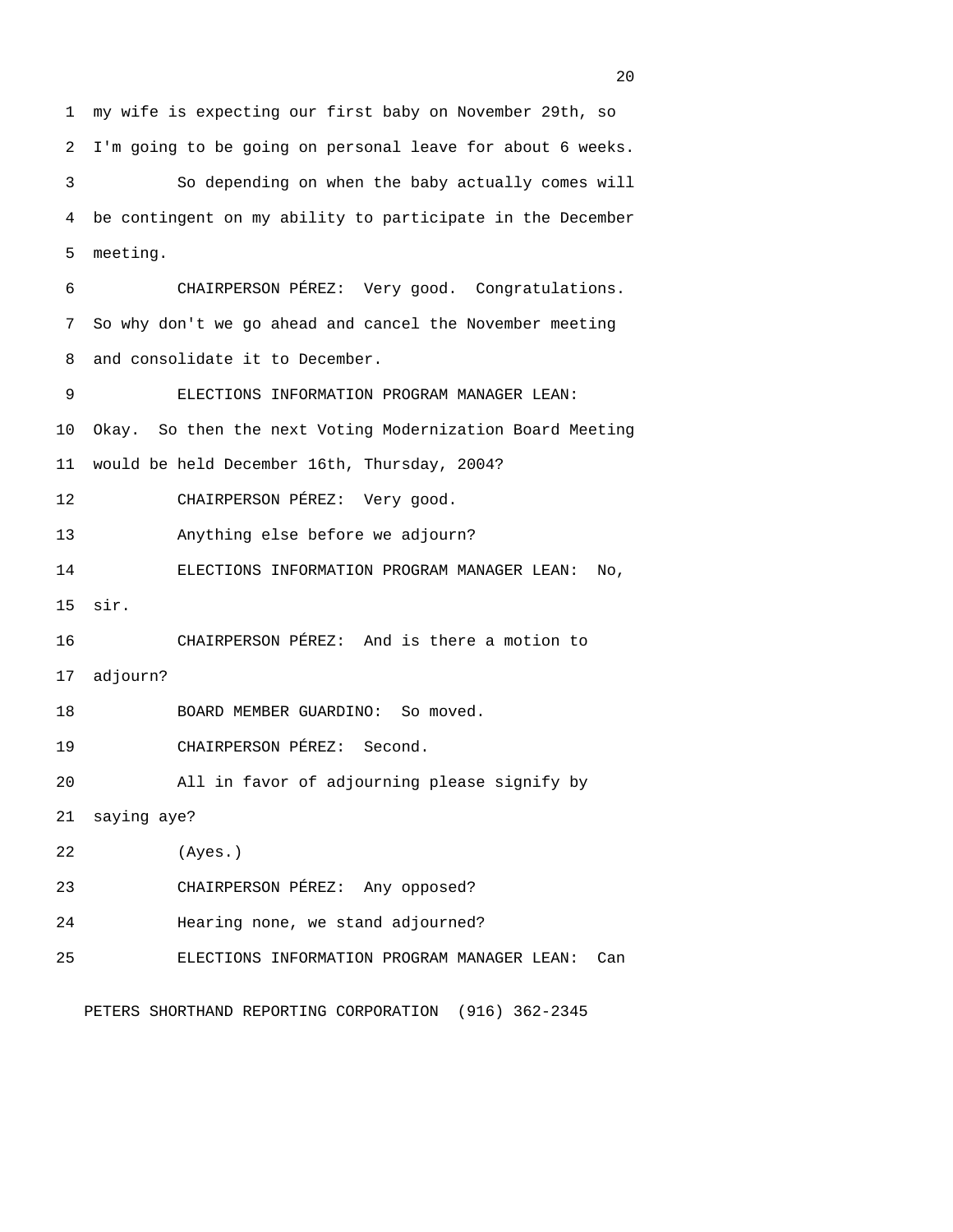1 we get motions again. We didn't get who motioned for the 2 adjournment? 3 CHAIRPERSON PÉREZ: Carl made the motion for the 4 adjournment. 5 EXECUTIVE ASSISTANT PARSONS: And who seconded? 6 CHAIRPERSON PÉREZ: I did, the Chair. 7 ELECTIONS INFORMATION PROGRAM MANAGER LEAN: 8 Thank you, gentlemen. That was the quickest meeting we've 9 ever had. 10 CHAIRPERSON PÉREZ: Yes, pretty nice. When we're 11 not all in the same room, we can actually get through 12 quickly. 13 VICE CHAIRPERSON KAUFMAN: How about that. 14 Whoever is still there, thank you all for your 15 patience in accommodating us today. 16 CHAIRPERSON PÉREZ: Thank you very much. 17 (Thereupon the California Secretary of State's 18 Office, Voting Modernization Board meeting 19 adjourned at 10:30 a.m.) 20 21 22 23 24 25